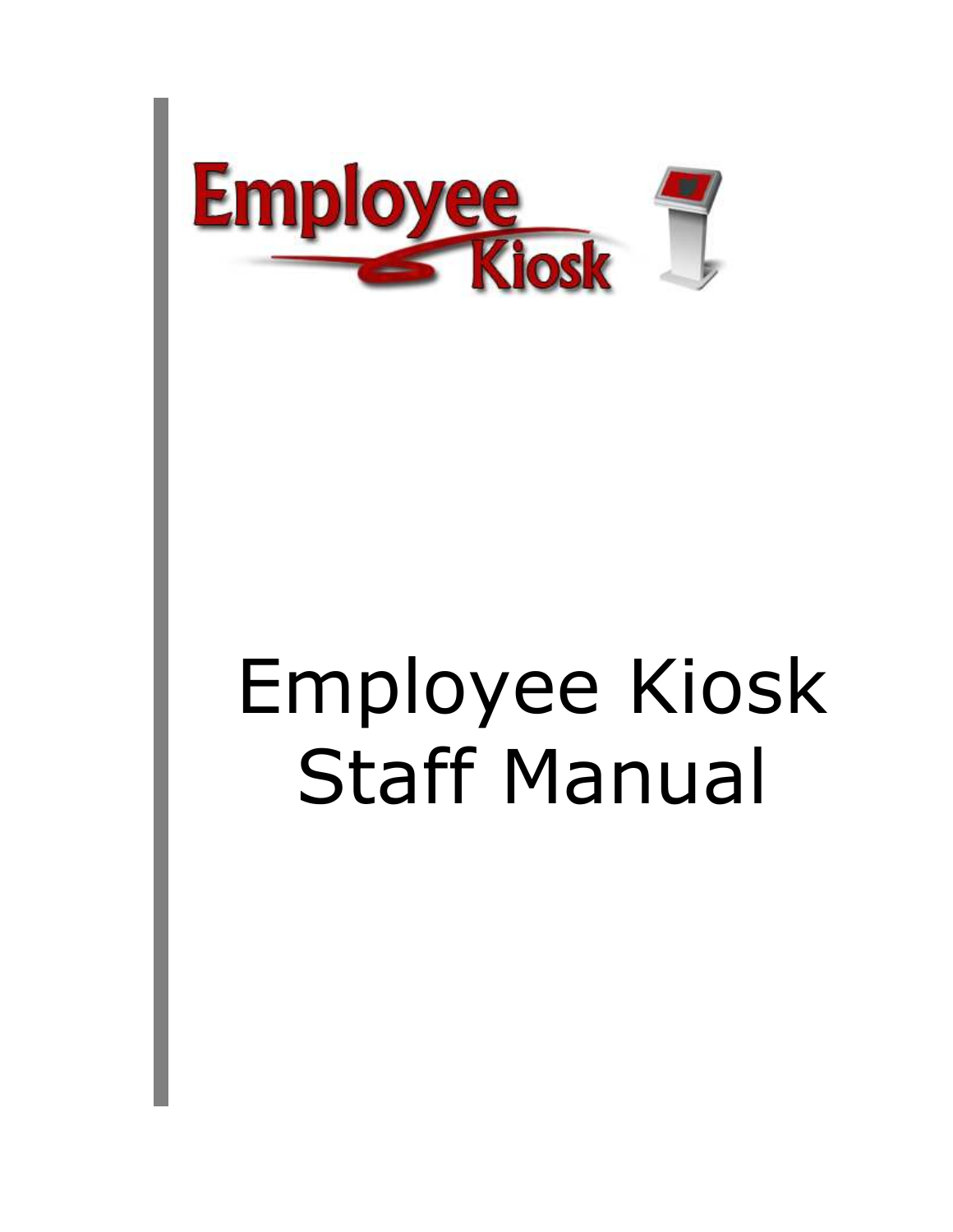# **TABLE OF CONTENTS**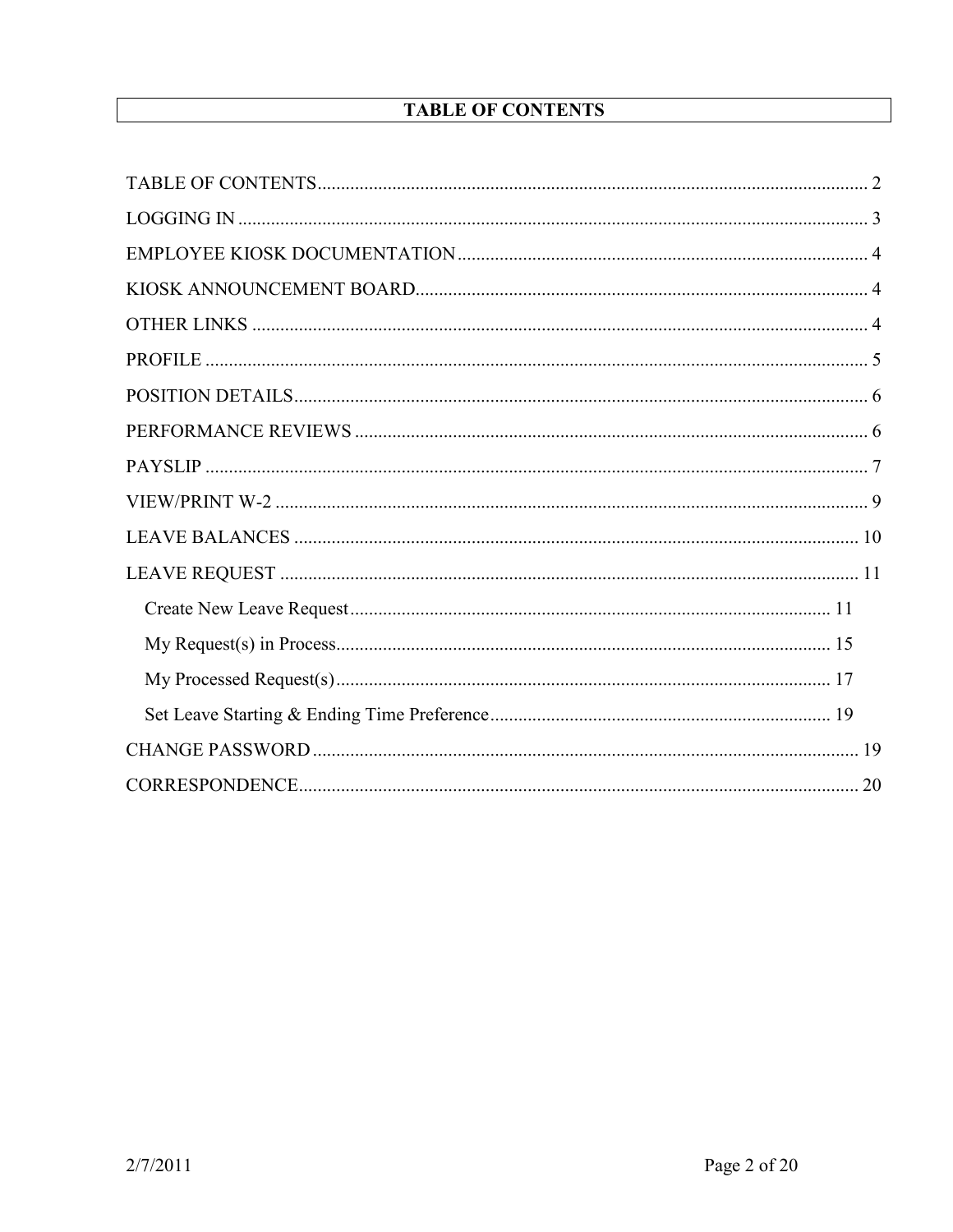## **LOGGING IN**

Logging into the Kiosk requires a full email address and user password.

| WHILBUS IS NO MUSEUM ENGINEER RISKS.                                                                                                             |                                 |
|--------------------------------------------------------------------------------------------------------------------------------------------------|---------------------------------|
| <b>Prest Additions</b> extreme i @instock 12 at us-                                                                                              |                                 |
| <b>Twoowerd</b> assessed                                                                                                                         | <b>Leaks</b>                    |
| Folger your Passworth Otse here is these                                                                                                         |                                 |
| Ma ("replaces fillest bas base restaul and in computable add the ball monet bronow a<br>First the class sequentery places can use of the follows |                                 |
| Windows Elgidal by Tree states. Th- City A learn for all second particularly                                                                     |                                 |
|                                                                                                                                                  |                                 |
| THEM! MY HIGH AT                                                                                                                                 | CAULBUR IS all and author to be |

To create a Kiosk Account, click on the First time user link at the login page and the screen on the right will display.

You will be required to enter the following:

- 1. Either an employee id or social security number
- 2. Select the county where your district is located
- 3. Select your district
- 4. Enter your email address that is on your payroll record. You may need to check with your payroll department to verify the email address on file.

|                           | To register for the Employee Klosk, please supply the following:                                                                                                   |  |
|---------------------------|--------------------------------------------------------------------------------------------------------------------------------------------------------------------|--|
|                           | 1) Your Employee Id or SSN.<br>2) The courty in which your district resides;<br>3) Your districts name.<br>4) Your email address provided to you by your district. |  |
| Employee Id               |                                                                                                                                                                    |  |
|                           | OR                                                                                                                                                                 |  |
| <b>SSN</b><br>ino dashes) |                                                                                                                                                                    |  |
|                           | County - Select County -                                                                                                                                           |  |
|                           | District - Select District-                                                                                                                                        |  |
|                           | Email                                                                                                                                                              |  |

A notification will be sent to the email address you supplied with the password to use for accessing the Kiosk.

Once the password is received you can access the Kiosk using the email address and password. When logging in for the first time you will be prompted to change your password. Currently the Kiosk password does not expire.

| Waltzma to the ITCONNY Employee fiest.                                                                                                             |              |
|----------------------------------------------------------------------------------------------------------------------------------------------------|--------------|
| Trial Accord, which I guiddle 12 (Field                                                                                                            |              |
| Pattern'd assessed                                                                                                                                 | <b>Legis</b> |
| The Amyrksyne POLISE and press recised pay's soviet path and the futbook's arises are a<br>For the dead augmention annual use you of the futureing |              |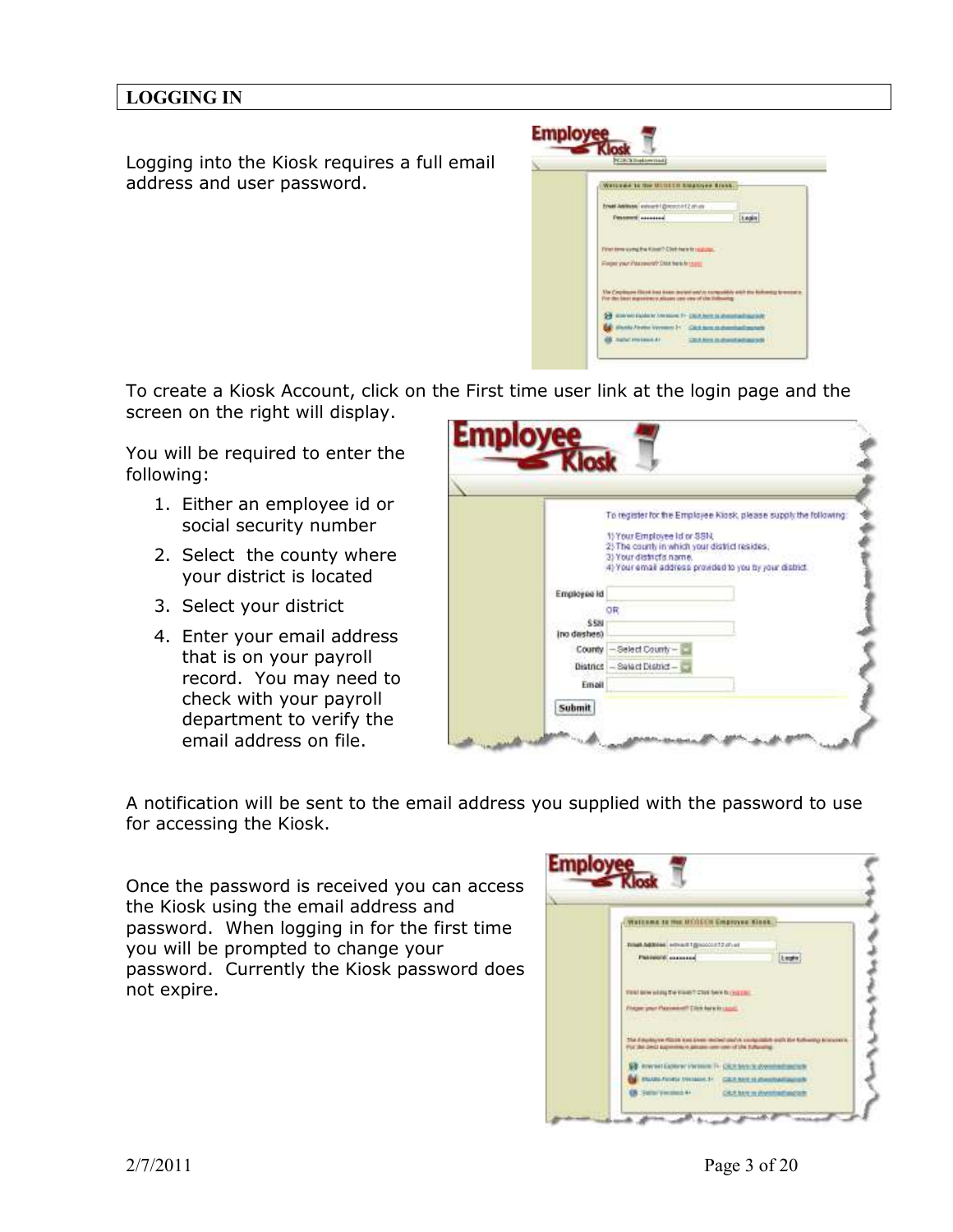## **EMPLOYEE KIOSK DOCUMENTATION**

This link will take you to the Kiosk website where you can find documentation, see weekly summaries, enhancements suggestions and other information related to the Kiosk software.



## **KIOSK ANNOUNCEMENT BOARD**

Announcements for staff from administrators will be placed in the Kiosk Announcement Board. To see the full announcement, click  $(+)$  symbol next to the announcement title.

**KIOSK Announcement Board** 

Payroll Update ±

Clicking the (–) symbol will close the announcement.

| المريض والمريد المستحدث المحاسب المستحدث المستحدث المستحدث المستحدث المستحدث المتحدث المستحدث المستحدث المستحدث المستخدر<br>المتحصص وتعميك والمتوس إيواء والمتحرد والأواق<br><b>KIOSK Announcement Board</b>                                                                                                                                                                              |
|-------------------------------------------------------------------------------------------------------------------------------------------------------------------------------------------------------------------------------------------------------------------------------------------------------------------------------------------------------------------------------------------|
| Payroll Update <b>L</b>                                                                                                                                                                                                                                                                                                                                                                   |
| There has been a problem with processing email notifications for direct deposit. You direct deposit has been transmitted to the bank but you may not recieve your email notification<br>by Friday.                                                                                                                                                                                        |
| <b>Thanks</b>                                                                                                                                                                                                                                                                                                                                                                             |
| Payroll                                                                                                                                                                                                                                                                                                                                                                                   |
| <b><i>Chambers</i></b><br>The particular of the contract of the contract of the company and the contract of the contract of the contract of<br>the continuum of the continuum of the<br>the contraction of the contract of<br>and the wind wind of the<br>the accountable to the contract of the management of the contract of the contract of the<br><b>Call Color Ave. 2007</b><br>حسدة |

## **OTHER LINKS**

If your district is using the Other Links functionality of the Kiosk you will see links to other websites on your horizontal bar that have been placed there by district administrators. You can click on these links at anytime to go to that website.

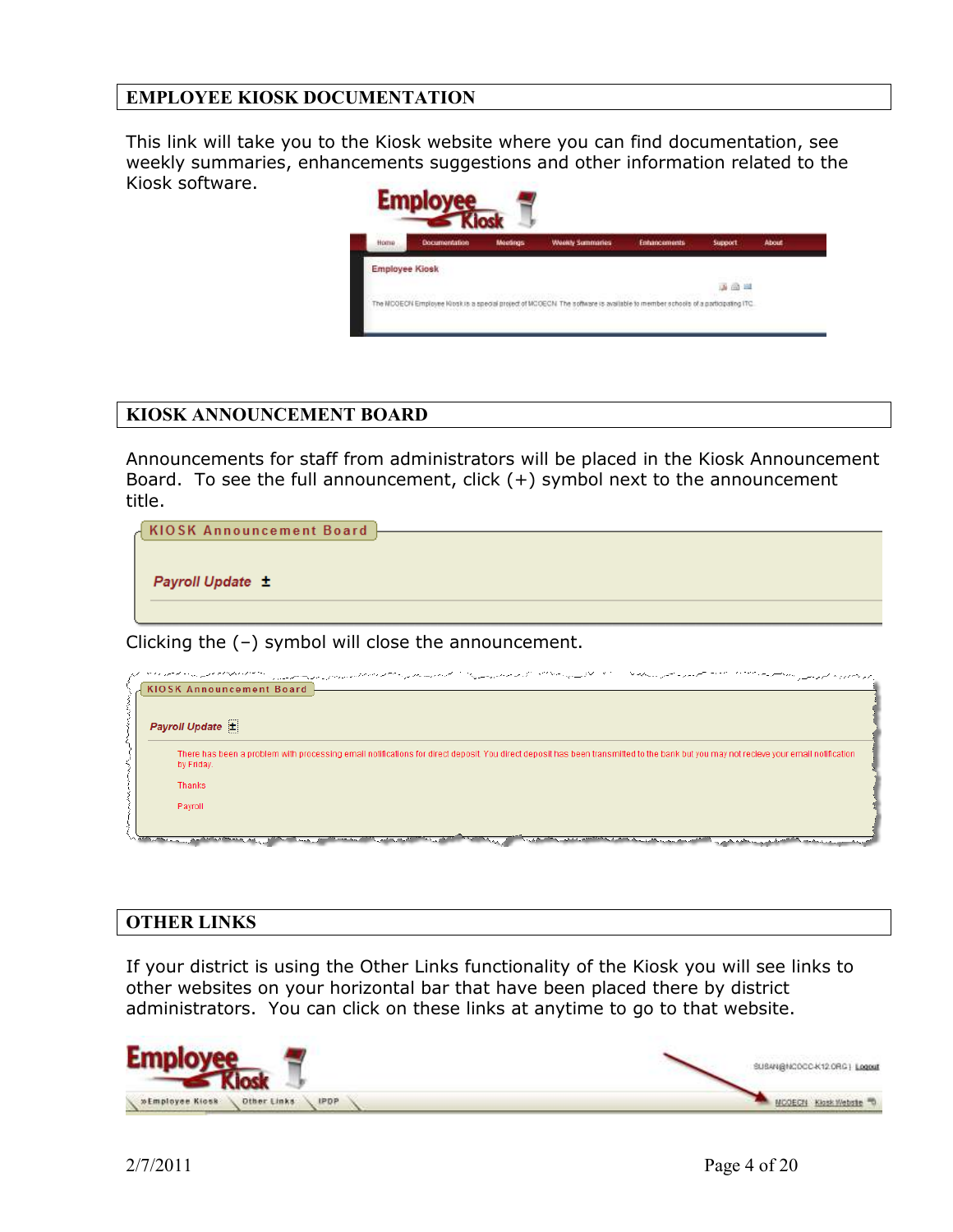#### **PROFILE**



If the information is in error you may Request Profile Data changes by clicking on the link in the top right hand corner. You can then enter your change in the white box next to that field that needs the correction and then click Submit Change Request. A request is sent to the payroll staff and they will manually update the payroll system.

|                                                                                            |                                                                                                                                                   |                                                                                                |                                                       | <b>Request Profile Data Change(s)</b>   |
|--------------------------------------------------------------------------------------------|---------------------------------------------------------------------------------------------------------------------------------------------------|------------------------------------------------------------------------------------------------|-------------------------------------------------------|-----------------------------------------|
| Employee ID: GRA000100<br><b>State Certificat</b>                                          | <b>Binaloyee Frobia</b>                                                                                                                           |                                                                                                |                                                       | <b>Submit Change Request</b><br>Cenculi |
| Name:                                                                                      | 212 Sec 1930 or 3130 and 313 and 414 per countries and the present into compute                                                                   | \$10.0 Testing from on the west factor in concerns the regional and state we fee a movement.   |                                                       |                                         |
| First Name: Emily<br>Middle Nat<br>Legal First Name Man Legal Nddle Nat<br><b>Contrast</b> | Treasures ID: Q/MA00180<br><b>Grin Carification Co.</b><br>the contract of the con-<br><b>Care Midd Saddrailer NY</b><br>liarm:<br>Trailine Print | <b>Skilder Bluess FR</b>                                                                       | List formic Teacher                                   | Suite                                   |
|                                                                                            | <b>Room of Literature</b>                                                                                                                         | Alex 10,000 Autom                                                                              | lake LAH Farmer                                       | <b>BACTIFIC</b>                         |
|                                                                                            | <b><i>SHAMP FOR TRAINING</i></b><br>land Level D at Barter                                                                                        | <b>EAGLINGHOUS</b><br><b>Both Light Seattle Bolest</b>                                         | <b>ENGINEERING</b><br>down frastal East I haven.      | Louis Labor.<br>three kinds bables      |
|                                                                                            | <b>Carried Managers</b><br>Auditors   EST Fabricate Only<br><b>Ron Institute FTT</b><br><b>Group Alemand 21</b><br>then front initians 3          | Warren 1980 State-Aliak<br>Hing House<br><b>Xidran's Process</b><br><b>Bist Daton: Florest</b> | <b>Janet Listenber</b><br><b>The Dentil Education</b> |                                         |
|                                                                                            | 2321209400aVL<br><b>Red Did</b>                                                                                                                   | THE CHOICE SEALER<br>1806.091<br>May 19 Collect<br>Work Starter                                |                                                       |                                         |

The profile page gives the user the personal information drawn from USPS (Uniform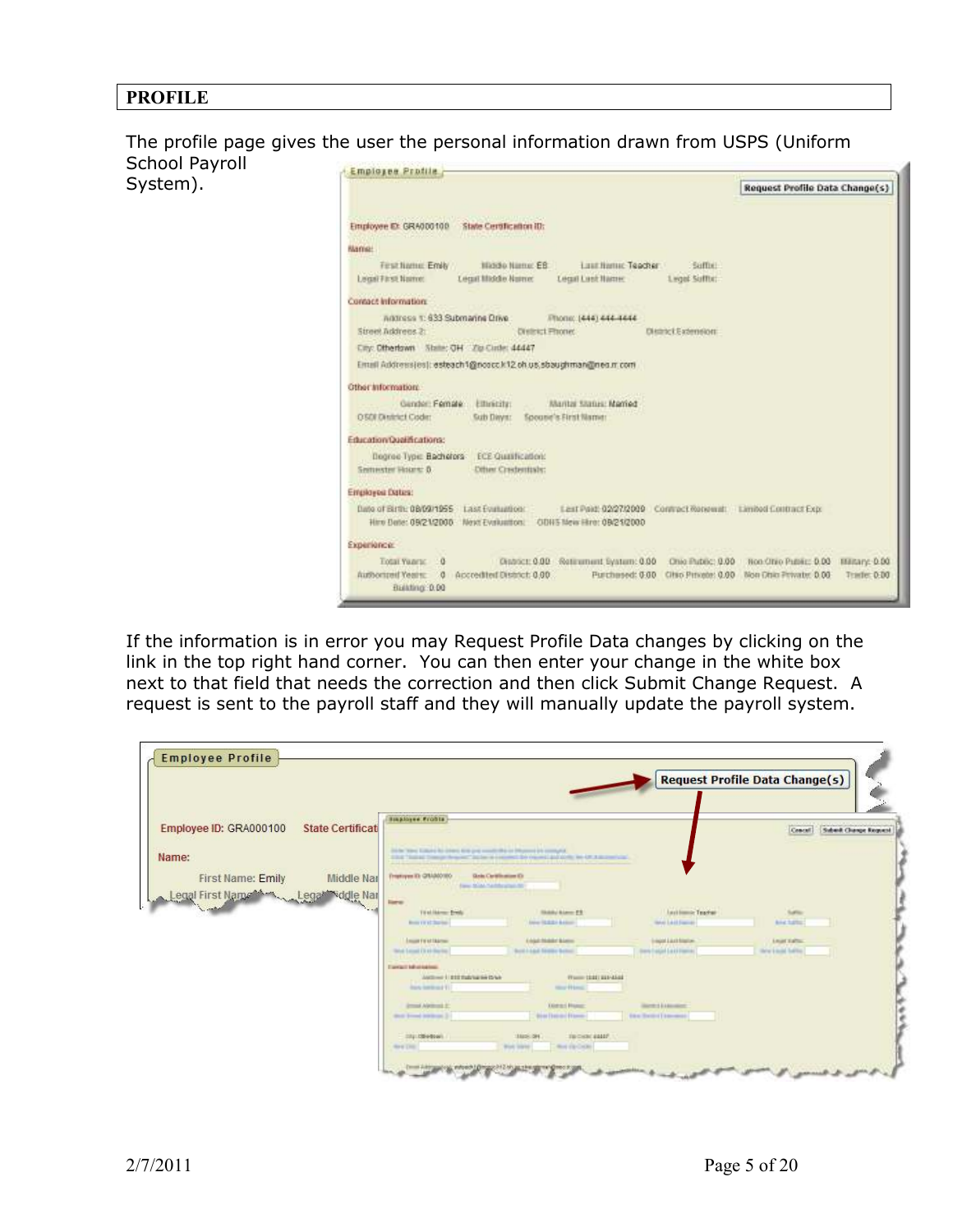## **POSITION DETAILS**

This is a brief view of your contract information.

If you have multiple positions you can select the position from under the Current Positions section and the contract information for that position will display below.

| <b>Job Titte</b>                   | Start Date                            | <b>Job Status</b> |                                |              |                                |        |
|------------------------------------|---------------------------------------|-------------------|--------------------------------|--------------|--------------------------------|--------|
| Elementary School Teacher          | 09/21/2001                            | Activa            | Oisplay Details                |              |                                |        |
| Export to CSV                      |                                       |                   |                                |              |                                |        |
|                                    |                                       |                   | $1 - 1$                        |              |                                |        |
| Position Details                   |                                       |                   |                                |              |                                |        |
| 300 Humber                         |                                       |                   |                                |              |                                |        |
| Job Tibe                           | Elementary School Teacher Start Bales |                   |                                | 09/21/2001   | Job Stellan                    | Active |
| <b>Runding Bild</b><br><b>MATE</b> | Bt                                    |                   |                                |              |                                |        |
| Eastract Amount                    | \$50,000.00                           |                   | Daily Or Hoorty:               | <b>Daily</b> | Daily Dr Routly Rate \$273.224 |        |
| HOUCH IN WORK DAY                  | T.                                    |                   | Pay Par Pariod                 | 81,923.08    |                                |        |
| Work Days in Contract              | 182                                   |                   | Colendar Start Date 09/21/2001 |              |                                |        |
| Salary Schudule Step               | B.                                    |                   | Salary Schooule Column 0       |              |                                |        |
| Elizable for Sick Lagye            | Yes:                                  |                   |                                |              |                                |        |
| Eligible for Personal Leave Yes-   |                                       |                   |                                |              |                                |        |
| Eligible for Vacation Learn No.    |                                       |                   |                                |              |                                |        |
|                                    |                                       |                   |                                |              | #SPRINGHIODOCK12.0H.US         |        |

## **PERFORMANCE REVIEWS**

If your district is using the functionality of Performance Reviews you will have the ability to see when your last review was done, any documentation that was attached by your supervisor for that review, and when your next review is due.

|        | <b>My Performance Reviews</b>     |                                       |                                                 |                                            |                             |                        |
|--------|-----------------------------------|---------------------------------------|-------------------------------------------------|--------------------------------------------|-----------------------------|------------------------|
|        | Current<br><b>Evaluation Date</b> | <b>Next</b><br><b>Evaluation Date</b> | <b>Documents</b><br><b>Attached</b>             |                                            |                             |                        |
| (UIEW) | 10/13/1999                        | $\overline{\phantom{a}}$              |                                                 |                                            |                             |                        |
|        |                                   |                                       | $1 - 1$                                         |                                            |                             |                        |
|        |                                   |                                       | Performance Review Info                         |                                            |                             |                        |
|        |                                   |                                       | <b>Employee Name</b>                            | <b>Evaluation Date</b>                     | <b>Next Evaluation Date</b> |                        |
|        |                                   |                                       | SANDRA S BULLOCK                                | 10/13/1999                                 | $\overline{\phantom{a}}$    |                        |
|        |                                   |                                       |                                                 |                                            |                             |                        |
|        |                                   |                                       |                                                 | <b>Associated Performance Review Files</b> |                             |                        |
|        |                                   |                                       |                                                 |                                            |                             |                        |
|        |                                   | File Id                               | <b>Filename</b>                                 | <b>Description</b>                         | <b>Created By</b>           | Created Datetime ≜     |
|        |                                   | <br>idownloadi                        | Sandra<br><b>Bullock</b><br>2008<br>review.docx | Performance<br>Review 2009                 | KIOSKDEMO@MCOECN.ORG        | 10/06/2009 04:18<br>РM |
|        |                                   |                                       |                                                 |                                            |                             | $1 - 1$                |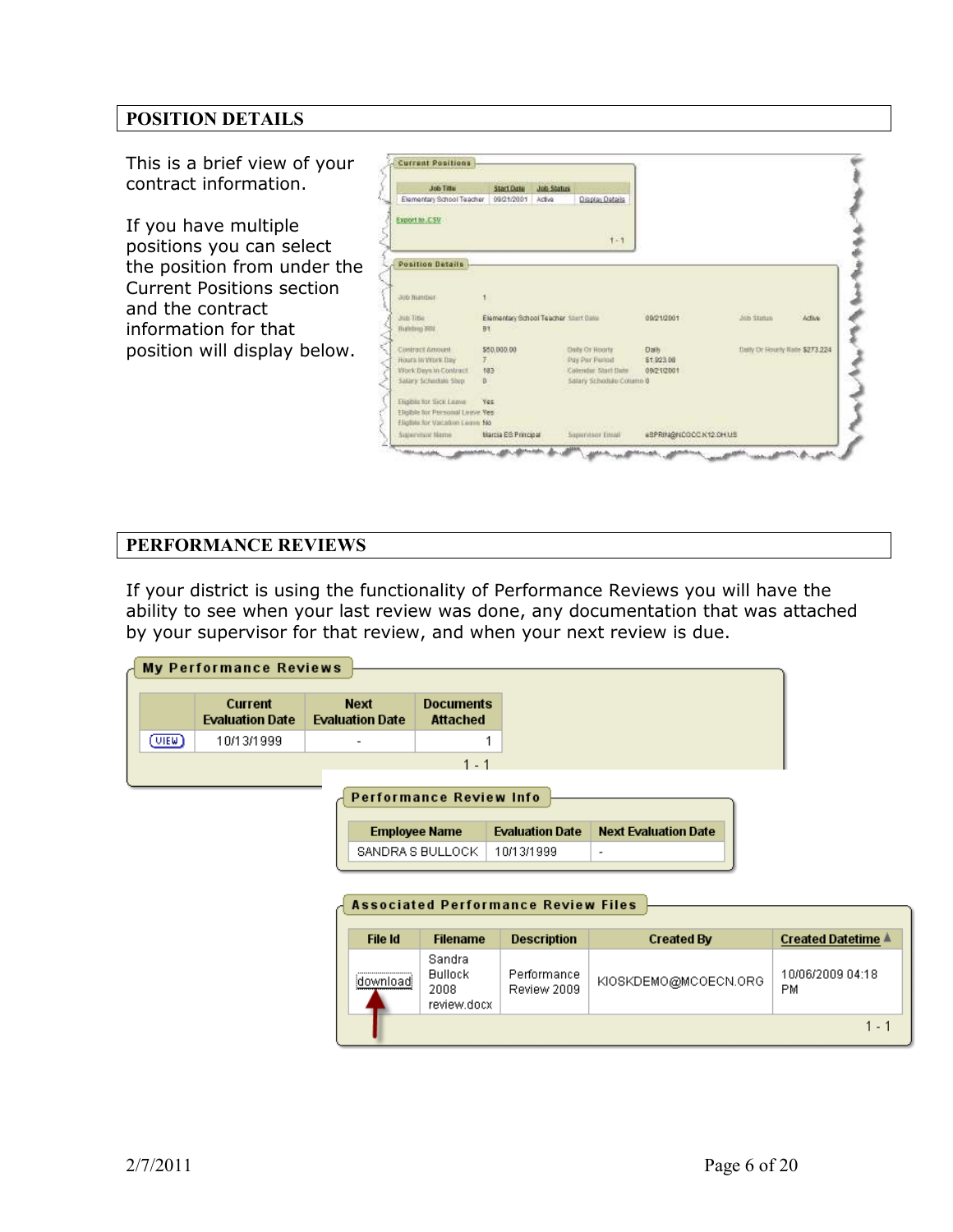## **PAYSLIP**

There are now 2 options for viewing payslips.

- View USPS Payslip
- View/Print Pay Slip {PDF}

| Payslip                   |  |
|---------------------------|--|
| View USPS Payslip         |  |
| View/Print Pay Slip {PDF} |  |

The main difference between the two options is that when you view the USPS Payslip you will not see the year-to-date totals on these payslips. The PDF payslips contain the actual year-to-date totals.

## **View USPS Payslip**

Viewing USPS Payslip permits the user to view past pay slips.

1. When you first select the USPS Payslip option you are prompted with a starting and ending date.

2. The default is the last 3 months of pay.

|  |  | Load Payslips |
|--|--|---------------|

- 3. You can click on the calendar icon to change the date range.
- 4. Once you have your date range entered you can click Load Payslips.
- 5. You then are presented with a list of payslips. Click view icon to see the payslip detail. Pay Slip Summary
- 6. The data may be exported to a .csv file (spreadsheet), not requiring you to contact payroll to get this information.
- 7. The number of payslips that are displayed can be changed by selecting the drop down arrow and setting the display to another number.

| <b>Click to View</b><br>Pay Slip | <b>Payment</b><br>Date A | Check<br>Num | Gross <sub></sub> | <b>Net</b>            | Direct<br><b>Deposit</b> | Sick<br><b>Used</b> | <b>Vac</b><br><b>Used</b> | <b>Dors</b><br><b>Used</b> | Sick<br>Ball | <b>Mac</b><br>Ball | <b>Dors</b><br>Ball |
|----------------------------------|--------------------------|--------------|-------------------|-----------------------|--------------------------|---------------------|---------------------------|----------------------------|--------------|--------------------|---------------------|
| <b>UHV</b>                       | 02/27/2009 500383        |              |                   | \$1,923.08 \$1,460.69 | ٧                        | ٥                   | n                         | o                          | 12.75        | o                  | ā                   |
| <b>CITED</b>                     | 02/13/2009 500357        |              |                   | \$1,923.08 \$1,460.69 | Y                        | ű                   | ű                         | ű                          | 12.75        | O.                 | 3                   |
| <b>UHV</b>                       | 02/20/2004 500329        |              | \$1,138.46        | <b>SB99 10</b>        | ٧                        | n                   | n                         | Ō                          | 12.75        | la                 | з                   |
| <b>CUTW</b>                      | 02/06/2004 500304        |              | \$1,138.46        | \$899.10              | Y                        | ű                   | ű                         | ű                          | 12.75        | Iŭ.                | š                   |
| <b>UHV</b>                       | 01/23/2004 500279        |              | \$1,138.46        | \$899.10              | ٧                        | n                   | Ō                         | Ō                          | 12.75        | o                  | з                   |
| <b>CUTW</b>                      | 01/09/2004 500254        |              | \$1,138.46        | \$899.10              | Y                        | ű                   | ű                         | ű                          | 4            | O.                 | š                   |
| <b>UHV</b>                       | 12/26/2003 500229        |              | \$1,138.45        | \$899.10              | ٧                        | n                   | n                         | Ō                          | đ            | O                  | з                   |
| (UIN)                            | 12/12/2003 500204        |              | \$1,138.46        | \$899.10              | Y                        | ű                   | ű                         | ű                          | 4            | O.                 | š                   |
| <b>UHV</b>                       | 11/28/2003 500179        |              | \$1,138.45        | \$899.10              | ٧                        | a                   | n                         | O                          | đ            | O                  | з                   |
| (UIN)                            | 11/14/2003 500154        |              | \$1,138.46        | \$899.10              | Y                        | ű                   | ű                         | ű                          | 4            | ű                  | š                   |
| <b>DIN</b>                       | 10/31/2003 500129        |              | \$1,138.46        | \$899.10              | Y                        | a                   | n                         | Ō                          | đ            | O                  | з                   |
| (UN)                             | 10/17/2003 500104        |              | \$1,138.46        | \$899.10              | v                        | ű                   | ű                         | ű                          | 4            | ű                  | š                   |
| (UBI)                            | 10/03/2003 500079        |              | \$1,138.46        | \$899.10              | Y                        | a                   | o                         | Ō                          | 4            | o                  | з                   |
| <b>CUTW</b>                      | 09/19/2003 500054        |              | \$1,138.46        | \$899.10              | v                        | ű                   | û                         | ŏ                          | 4            | ű                  | š                   |
| (UH)                             | 09/05/2003 500029        |              | \$1,138.46        | \$899.10              | ٧                        | ٥                   | 0                         | Ō                          | 4            | Ō                  | з                   |
| <b>Export to .CSV</b>            |                          |              |                   |                       |                          |                     |                           |                            |              |                    | $1 - 15$            |
| Number of Rows Displayed 200     |                          | ▿            |                   |                       |                          |                     |                           |                            |              |                    |                     |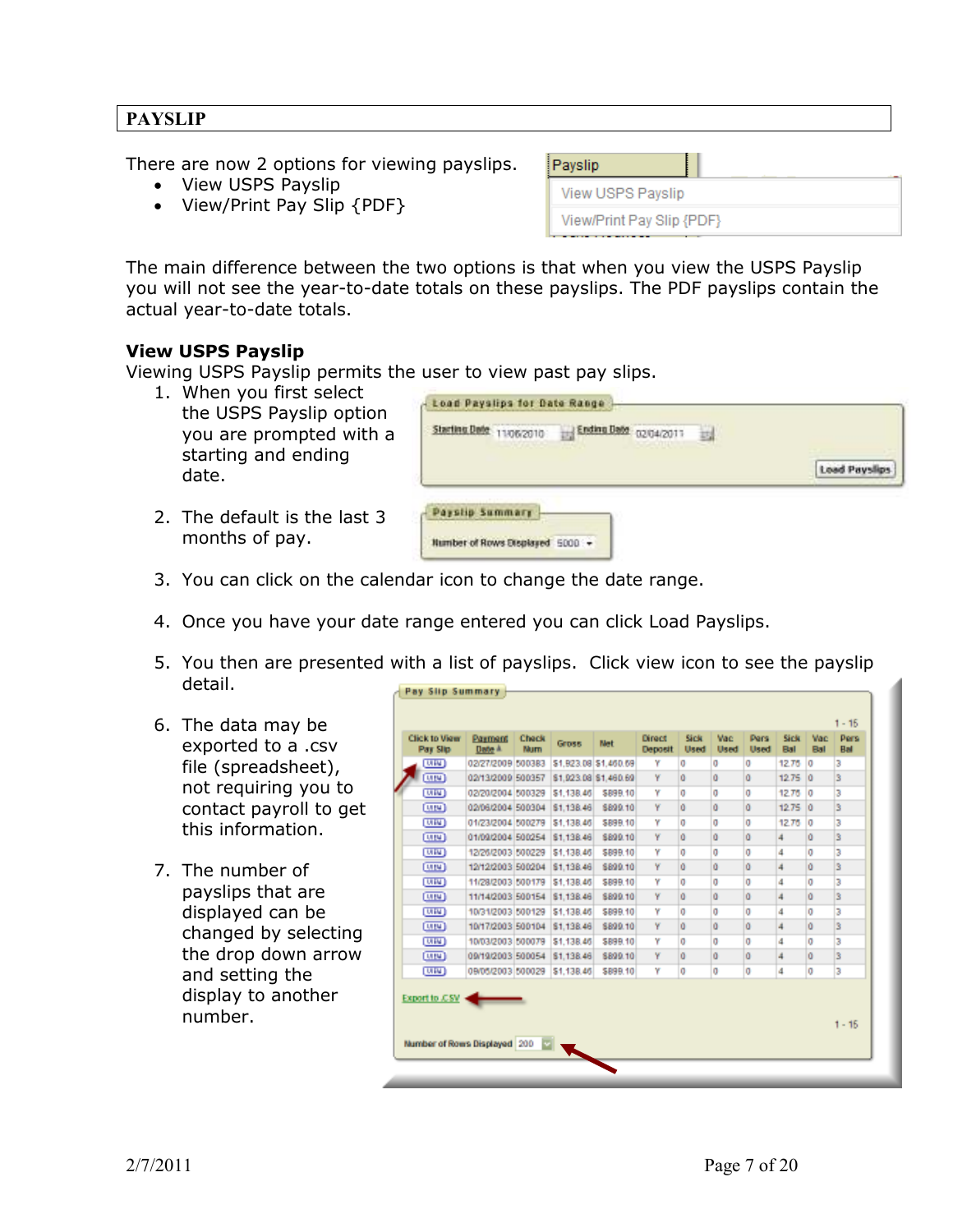The information displayed is the same as that on the direct deposit email notification.

| tion / Print Pap Stp.                                                                                                    |                                               |                             |                                                              |                                                |                           |
|--------------------------------------------------------------------------------------------------------------------------|-----------------------------------------------|-----------------------------|--------------------------------------------------------------|------------------------------------------------|---------------------------|
|                                                                                                                          |                                               |                             | <b><i>A R &amp; BOEIFICATION OF DESCRIPT A R &amp; R</i></b> |                                                | <b>PRINT Pay Slip</b>     |
| <b>Intly Is Jasder</b><br>$3\sigma$                                                                                      |                                               |                             |                                                              |                                                |                           |
| FIGHT SERCE TEST RIGHT<br>1234 DISTRAICT LANK<br>HARSFIELD OR 44909                                                      |                                               |                             |                                                              |                                                |                           |
| The accounts designated in you Authorization agreement for Automatic<br>Deposit and credited in the amount of \$1,000.00 |                                               |                             |                                                              |                                                |                           |
| Possie are available in your account(e) as of E2/27/2009.                                                                |                                               |                             |                                                              |                                                |                           |
| Your sulary has been deposited as follows:                                                                               |                                               |                             |                                                              |                                                |                           |
| <b>Dide</b>                                                                                                              | Description<br>Chevking Diseast Deposit - 700 |                             |                                                              | <b>MIGHT</b><br>41,480.09                      |                           |
| Index is a summary of your pay for the period ending 02/27/2009.                                                         |                                               |                             |                                                              |                                                |                           |
| 24/5                                                                                                                     |                                               |                             | MEDISCITORS                                                  |                                                |                           |
| <b>Table</b>                                                                                                             | TALLA MONT.<br><b>ESMIN</b>                   |                             | ABOULT TITTO ROUND 2808                                      |                                                | <b>MIGHT TITTE ABOUNT</b> |
| EL TEACH -SHE 18.000 2732.24                                                                                             | <b>TED</b>                                    | 181.71                      |                                                              | <b>STL.16 STRE-MOI LK2.31</b>                  | 141.13                    |
| EL TEATE -200 6.000 -200-36                                                                                              | OEDO                                          | 21.44<br><b>IMPLE 21.13</b> |                                                              | 222.52 MEDICARE 27.66<br>118.00 MEDICINE 37.88 | 1四,到                      |
|                                                                                                                          |                                               |                             | *E388 249-23 1378-98                                         |                                                | 121.00                    |
| General Security                                                                                                         | 1.823.00                                      |                             |                                                              |                                                |                           |
| Attornet Grows                                                                                                           | L-798.91                                      |                             |                                                              |                                                |                           |
| S-D-T GAODS*                                                                                                             | 8,400.00                                      |                             |                                                              |                                                |                           |
| 4 Indication SQUO INCOME.                                                                                                |                                               |                             |                                                              |                                                |                           |
| ** pear To Date totals show on this document are as of 11/13/1989.                                                       |                                               |                             |                                                              |                                                |                           |
| Birk Leave                                                                                                               | <b>Vasation Leave</b>                         |                             | <b>Bermanil Leave</b>                                        | Descripe Days                                  |                           |
| Use/Balance                                                                                                              | Use/Balance                                   |                             | Ope/Balance                                                  | Moniv/9738                                     |                           |
| 8.000 / 13.790                                                                                                           | 8.000 / 8.000                                 |                             | 8.000 / 3.000                                                | 18 / 18                                        |                           |
| FRONTHI EXHIBITIONS: MATELONS III                                                                                        |                                               |                             | TOTAL DeGactions: Ger.39                                     |                                                |                           |
| Date Esseptings                                                                                                          | Il Deposit # 100011 Xet Pape                  |                             |                                                              | 3.860.89                                       |                           |

# **View/Print Pay Slip {PDF}**

- 1. When you first select the View/Print Pay Slip {PDF} option you can
	- View and/or Print Payslip
	- Download & Save Payslip

| $\overline{C}$ List of Available Payslips |                                   |          |                     |
|-------------------------------------------|-----------------------------------|----------|---------------------|
|                                           |                                   |          | $1 - 1$             |
| <b>View and/or Print Payslip</b>          | Download &<br><b>Save Payslip</b> | Pay Date | <b>Check Number</b> |
|                                           |                                   | 01282011 | 588680              |
|                                           |                                   |          | $1 - 1$             |
|                                           |                                   |          |                     |

- 2. View and/or Print will open your payslip as a PDF file.
- 3. Download & Save will give you the option to save the pay slip to your PC.

*Note: The PDF payslip will include year-to-date totals.*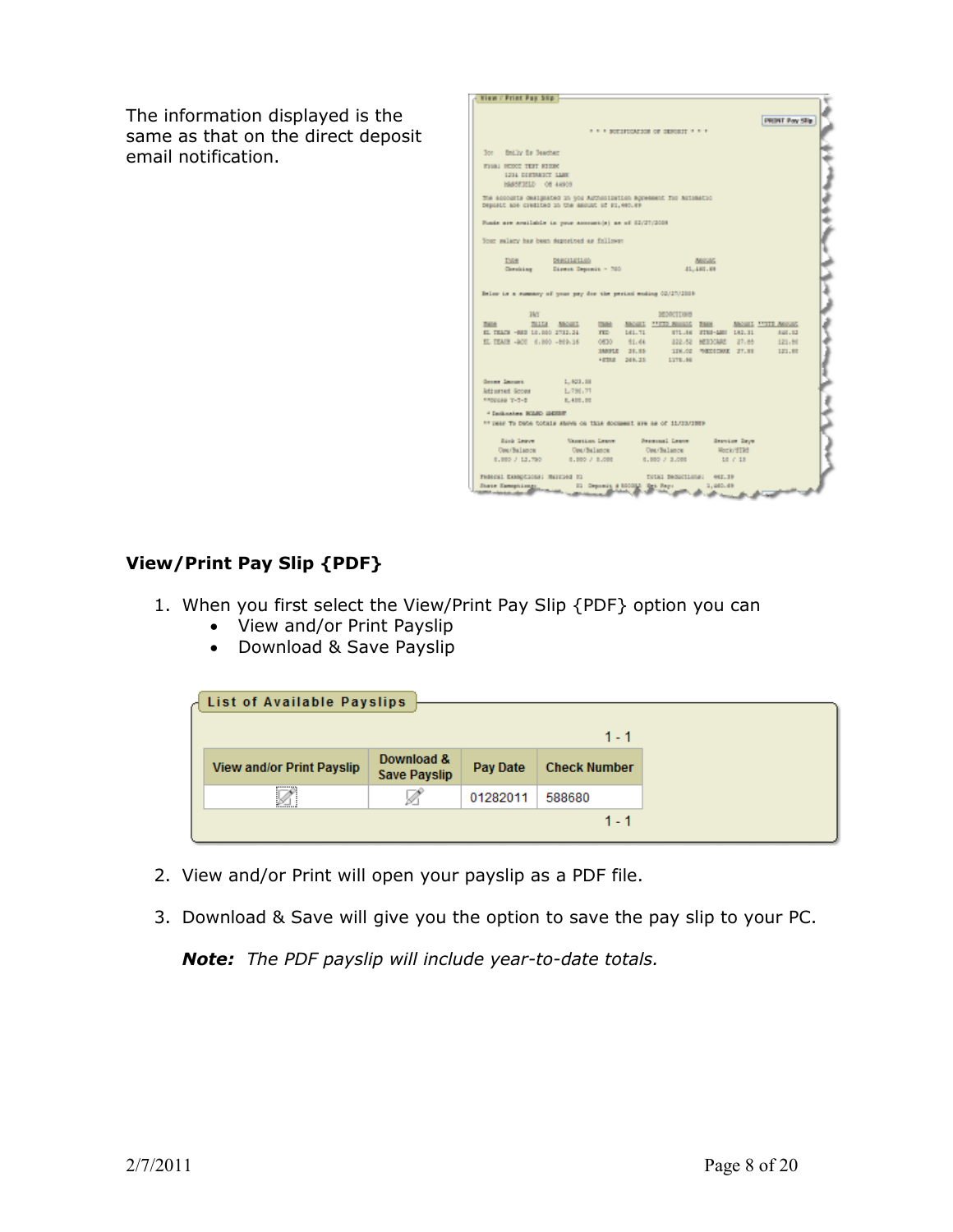## **VIEW/PRINT W-2**

If your district is using the W2 functionality within Kiosk you will see your W2 information that can be viewed or printed.

| <b>Emplo</b>                                                                                        |                      |                                               |                 |                       | KIOSK.EMPLOYI |
|-----------------------------------------------------------------------------------------------------|----------------------|-----------------------------------------------|-----------------|-----------------------|---------------|
| <b>Employee Kiosk</b>                                                                               | <b>Other Links</b>   | <b>IPDP</b>                                   | Scheduler       |                       |               |
| Employee Kiosk<br><b>Documentation</b><br>Profile<br><b>Position Details</b>                        |                      | List of Available W-2 Wage and Tax Statements |                 | $1 - 1$               |               |
| Performance                                                                                         | View and/or Print W2 | Download & Save W2                            | <b>Tax Year</b> | <b>Control Number</b> |               |
| <b>Reviews</b>                                                                                      | Ø                    | Ø                                             | 2007            |                       |               |
| Payslip<br>View/Print W-2                                                                           |                      |                                               |                 | $1 - 1$               |               |
| Leave Balances                                                                                      |                      |                                               |                 |                       |               |
| Leave Request                                                                                       |                      |                                               |                 |                       |               |
| Substitute<br>Coordinator Leave<br>Reports<br>View Building Leave<br>Calendar(s)<br>Change Password |                      |                                               |                 |                       |               |

The tax years that are available will display on the screen. When you click on View and/or Print for a specific W2 your W2 will display on the screen as a PDF.

| Copy 2 To for Find With Engineers & Male<br>Capy B To Be Find With Engineer's<br><b>CARL No.</b><br>2007<br>FEDERAL Tax Roturn<br>Oth, or Local Income Tax Return<br><b><i>Private, Ltd., Glind carrier</i></b><br><b>Phare</b> , Talk, Other Lots<br>FREDER FOOTH TO HE<br><b>I DESPESAR</b><br><sup>1</sup> EXOSTELLIO <sup>N</sup><br>39408.33<br>3543.36<br>29450.22<br>122-22-2289<br>222-22-2201<br><b>Sudd become super</b><br>I Good month wages<br><b>I. Drainer Distribut</b><br>t Engine II sunker<br>T. Mexicone engine and tips<br>T Maliani is a Pilati<br>7 North and ought and find<br>35-3533231<br>33-3353335<br>44902.39<br>851.04<br>44602.38<br>There you are well with the<br>IT TRANSPORTED A RADIO AND THE<br><b>SIMPLE CITY SCREEN</b><br><b>SIMPLE CUTY SUBSIDE</b><br>123 WEST CRAIRE SCAL<br>122 MOST CHARE ROAD<br>ISLATIFIED IN ALARA.<br>CHAINTING OF 49644<br>a Toront turker<br>I Torre arts<br>socesse<br>0000008<br>a Tirologia i neni, antive, social piac<br>I Trouses have atrue and it was<br><b>FAREDOM J STEERING</b><br>CARLYCH J STILLMAN<br>HOUSE WILLIAMS CTY 30 H<br>DANKO WELLZAMY OTH RM HD<br>ARYTOWN, OR 64223<br>ARFIDOWN, OR 66223<br>7 Schill below the<br>I drubber too<br>7 Door Mortyran<br>5 Answer Wr<br>12. DUESTINT TWO TATARET<br>T WINCOMERON<br>IT CANNING INVESTS.<br><b>TTRINGTONIC</b><br>ä<br>1108.00<br>11.1912<br>85 SH<br>17 TEVARAN<br>17 TO Arreste<br>भ जन्म<br>VERDOLE: 425.00<br>969.TK<br>VENDOLE 125.09<br>шä<br>м<br><b>Renauent Par</b><br><b>Novement Play</b><br>五<br>且<br><b>W.Dea</b><br>Thin war's tolk pay<br><b>Jesservanne</b><br>1861 815-5415118<br>1472.38<br><b>DR 155-555555</b><br>29428.18<br>39430.10<br>If Suiz expir. An. in<br>ar Casta Community and The<br>31 Sala angel, late are<br>IT Saw morning but<br>14 Sales Ringhayer's Auto Critic<br>If Lond supply for the<br>IS come backet lat.<br>L. Locality county<br>13. Long serges fire will<br>11 Local Grants (a)<br>48962.38<br>27.7, 18<br><b>CITY1</b><br>44962.38<br>875.18<br>Fort 16.7 Neps and Tex Tuesman<br>Fore to 2 stage and Tar. Data hard<br>Tast of the Trace as  PRT<br>This information is baring turnsmakers the creamal Planets is belowed<br>CALLY C. PAINT RAPIDLE IN RECORDER<br>$\frac{1}{\sqrt{2}}\sum_{i=1}^{N-1}\frac{1}{\sqrt{2}}\sum_{i=1}^{N-1}\frac{1}{\sqrt{2}}\sum_{i=1}^{N-1}\frac{1}{\sqrt{2}}\sum_{i=1}^{N-1}\frac{1}{\sqrt{2}}\sum_{i=1}^{N-1}\frac{1}{\sqrt{2}}\sum_{i=1}^{N-1}\frac{1}{\sqrt{2}}\sum_{i=1}^{N-1}\frac{1}{\sqrt{2}}\sum_{i=1}^{N-1}\frac{1}{\sqrt{2}}\sum_{i=1}^{N-1}\frac{1}{\sqrt{2}}\sum_{i=1}^{N-1}\frac{1}{\sqrt{2}}$<br><b>152.5cm</b><br>2007<br><b>ESTATE FROM WATER SOLD DOWNER</b><br>(See Notice To Employee)<br>most system climate of EU Linux must be a late recor-<br>Thispea lan, your comp.<br>I Remot myone by adiless<br>a programme<br>THIS CONTRACTOR<br>39808.33<br>3343.36<br>222-23-2203<br>F. Senat parumy terrantment<br>2. Scott serving wages<br>er an ein tenen.<br>Bruger is Steven.<br><b>L Drainer Distribut</b><br>PROGRAM STATE OF SANTON<br><b>TRUGUESIVIES</b><br>T William more and the<br>er anno 1990.<br>15-3930433<br>44900.39<br><b>RSL-04</b><br>Argentinanomagnetica.<br>2002/05/2002/05/07/07<br>I Engine Frank politic MCTV LOB<br><b>STERN ASSOCIATES</b> AND ARRESTS CONTINUES.<br><b>STREEK CUTY SCRIBINA</b><br><b>EN ENTRALISTA L'UNICIANA</b><br><b>CASE BURGINE DA FUNDI ATAS EN "</b><br>LES WRIST CRAINER BEACH<br>of Intrument<br><b>COAT/TOWN OR 44464</b> |                                         |
|------------------------------------------------------------------------------------------------------------------------------------------------------------------------------------------------------------------------------------------------------------------------------------------------------------------------------------------------------------------------------------------------------------------------------------------------------------------------------------------------------------------------------------------------------------------------------------------------------------------------------------------------------------------------------------------------------------------------------------------------------------------------------------------------------------------------------------------------------------------------------------------------------------------------------------------------------------------------------------------------------------------------------------------------------------------------------------------------------------------------------------------------------------------------------------------------------------------------------------------------------------------------------------------------------------------------------------------------------------------------------------------------------------------------------------------------------------------------------------------------------------------------------------------------------------------------------------------------------------------------------------------------------------------------------------------------------------------------------------------------------------------------------------------------------------------------------------------------------------------------------------------------------------------------------------------------------------------------------------------------------------------------------------------------------------------------------------------------------------------------------------------------------------------------------------------------------------------------------------------------------------------------------------------------------------------------------------------------------------------------------------------------------------------------------------------------------------------------------------------------------------------------------------------------------------------------------------------------------------------------------------------------------------------------------------------------------------------------------------------------------------------------------------------------------------------------------------------------------------------------------------------------------------------------------------------------------------------------------------------------------------------------------------------------------------------------------------------------------------------------------------------------------------------------------------------------------------------------------------------------------------------------------------------------------------------------------------------------------------------------------------------------------------------------------------------------------------------------------------------------------------------------------------|-----------------------------------------|
|                                                                                                                                                                                                                                                                                                                                                                                                                                                                                                                                                                                                                                                                                                                                                                                                                                                                                                                                                                                                                                                                                                                                                                                                                                                                                                                                                                                                                                                                                                                                                                                                                                                                                                                                                                                                                                                                                                                                                                                                                                                                                                                                                                                                                                                                                                                                                                                                                                                                                                                                                                                                                                                                                                                                                                                                                                                                                                                                                                                                                                                                                                                                                                                                                                                                                                                                                                                                                                                                                                                                    |                                         |
|                                                                                                                                                                                                                                                                                                                                                                                                                                                                                                                                                                                                                                                                                                                                                                                                                                                                                                                                                                                                                                                                                                                                                                                                                                                                                                                                                                                                                                                                                                                                                                                                                                                                                                                                                                                                                                                                                                                                                                                                                                                                                                                                                                                                                                                                                                                                                                                                                                                                                                                                                                                                                                                                                                                                                                                                                                                                                                                                                                                                                                                                                                                                                                                                                                                                                                                                                                                                                                                                                                                                    | 2007<br>58.000                          |
|                                                                                                                                                                                                                                                                                                                                                                                                                                                                                                                                                                                                                                                                                                                                                                                                                                                                                                                                                                                                                                                                                                                                                                                                                                                                                                                                                                                                                                                                                                                                                                                                                                                                                                                                                                                                                                                                                                                                                                                                                                                                                                                                                                                                                                                                                                                                                                                                                                                                                                                                                                                                                                                                                                                                                                                                                                                                                                                                                                                                                                                                                                                                                                                                                                                                                                                                                                                                                                                                                                                                    | 2 Permitt Figure (a) William<br>2543.16 |
|                                                                                                                                                                                                                                                                                                                                                                                                                                                                                                                                                                                                                                                                                                                                                                                                                                                                                                                                                                                                                                                                                                                                                                                                                                                                                                                                                                                                                                                                                                                                                                                                                                                                                                                                                                                                                                                                                                                                                                                                                                                                                                                                                                                                                                                                                                                                                                                                                                                                                                                                                                                                                                                                                                                                                                                                                                                                                                                                                                                                                                                                                                                                                                                                                                                                                                                                                                                                                                                                                                                                    | 4 South Security for address            |
|                                                                                                                                                                                                                                                                                                                                                                                                                                                                                                                                                                                                                                                                                                                                                                                                                                                                                                                                                                                                                                                                                                                                                                                                                                                                                                                                                                                                                                                                                                                                                                                                                                                                                                                                                                                                                                                                                                                                                                                                                                                                                                                                                                                                                                                                                                                                                                                                                                                                                                                                                                                                                                                                                                                                                                                                                                                                                                                                                                                                                                                                                                                                                                                                                                                                                                                                                                                                                                                                                                                                    | 7 Mellions by without                   |
|                                                                                                                                                                                                                                                                                                                                                                                                                                                                                                                                                                                                                                                                                                                                                                                                                                                                                                                                                                                                                                                                                                                                                                                                                                                                                                                                                                                                                                                                                                                                                                                                                                                                                                                                                                                                                                                                                                                                                                                                                                                                                                                                                                                                                                                                                                                                                                                                                                                                                                                                                                                                                                                                                                                                                                                                                                                                                                                                                                                                                                                                                                                                                                                                                                                                                                                                                                                                                                                                                                                                    | 021.04                                  |
|                                                                                                                                                                                                                                                                                                                                                                                                                                                                                                                                                                                                                                                                                                                                                                                                                                                                                                                                                                                                                                                                                                                                                                                                                                                                                                                                                                                                                                                                                                                                                                                                                                                                                                                                                                                                                                                                                                                                                                                                                                                                                                                                                                                                                                                                                                                                                                                                                                                                                                                                                                                                                                                                                                                                                                                                                                                                                                                                                                                                                                                                                                                                                                                                                                                                                                                                                                                                                                                                                                                                    |                                         |
|                                                                                                                                                                                                                                                                                                                                                                                                                                                                                                                                                                                                                                                                                                                                                                                                                                                                                                                                                                                                                                                                                                                                                                                                                                                                                                                                                                                                                                                                                                                                                                                                                                                                                                                                                                                                                                                                                                                                                                                                                                                                                                                                                                                                                                                                                                                                                                                                                                                                                                                                                                                                                                                                                                                                                                                                                                                                                                                                                                                                                                                                                                                                                                                                                                                                                                                                                                                                                                                                                                                                    |                                         |
|                                                                                                                                                                                                                                                                                                                                                                                                                                                                                                                                                                                                                                                                                                                                                                                                                                                                                                                                                                                                                                                                                                                                                                                                                                                                                                                                                                                                                                                                                                                                                                                                                                                                                                                                                                                                                                                                                                                                                                                                                                                                                                                                                                                                                                                                                                                                                                                                                                                                                                                                                                                                                                                                                                                                                                                                                                                                                                                                                                                                                                                                                                                                                                                                                                                                                                                                                                                                                                                                                                                                    |                                         |
|                                                                                                                                                                                                                                                                                                                                                                                                                                                                                                                                                                                                                                                                                                                                                                                                                                                                                                                                                                                                                                                                                                                                                                                                                                                                                                                                                                                                                                                                                                                                                                                                                                                                                                                                                                                                                                                                                                                                                                                                                                                                                                                                                                                                                                                                                                                                                                                                                                                                                                                                                                                                                                                                                                                                                                                                                                                                                                                                                                                                                                                                                                                                                                                                                                                                                                                                                                                                                                                                                                                                    |                                         |
|                                                                                                                                                                                                                                                                                                                                                                                                                                                                                                                                                                                                                                                                                                                                                                                                                                                                                                                                                                                                                                                                                                                                                                                                                                                                                                                                                                                                                                                                                                                                                                                                                                                                                                                                                                                                                                                                                                                                                                                                                                                                                                                                                                                                                                                                                                                                                                                                                                                                                                                                                                                                                                                                                                                                                                                                                                                                                                                                                                                                                                                                                                                                                                                                                                                                                                                                                                                                                                                                                                                                    | 3 Alberta Ellisterrent                  |
|                                                                                                                                                                                                                                                                                                                                                                                                                                                                                                                                                                                                                                                                                                                                                                                                                                                                                                                                                                                                                                                                                                                                                                                                                                                                                                                                                                                                                                                                                                                                                                                                                                                                                                                                                                                                                                                                                                                                                                                                                                                                                                                                                                                                                                                                                                                                                                                                                                                                                                                                                                                                                                                                                                                                                                                                                                                                                                                                                                                                                                                                                                                                                                                                                                                                                                                                                                                                                                                                                                                                    | IN THE TAX NY BODY OF                   |
|                                                                                                                                                                                                                                                                                                                                                                                                                                                                                                                                                                                                                                                                                                                                                                                                                                                                                                                                                                                                                                                                                                                                                                                                                                                                                                                                                                                                                                                                                                                                                                                                                                                                                                                                                                                                                                                                                                                                                                                                                                                                                                                                                                                                                                                                                                                                                                                                                                                                                                                                                                                                                                                                                                                                                                                                                                                                                                                                                                                                                                                                                                                                                                                                                                                                                                                                                                                                                                                                                                                                    | 1389.00<br>g.<br>m fox                  |
|                                                                                                                                                                                                                                                                                                                                                                                                                                                                                                                                                                                                                                                                                                                                                                                                                                                                                                                                                                                                                                                                                                                                                                                                                                                                                                                                                                                                                                                                                                                                                                                                                                                                                                                                                                                                                                                                                                                                                                                                                                                                                                                                                                                                                                                                                                                                                                                                                                                                                                                                                                                                                                                                                                                                                                                                                                                                                                                                                                                                                                                                                                                                                                                                                                                                                                                                                                                                                                                                                                                                    | 965,78                                  |
|                                                                                                                                                                                                                                                                                                                                                                                                                                                                                                                                                                                                                                                                                                                                                                                                                                                                                                                                                                                                                                                                                                                                                                                                                                                                                                                                                                                                                                                                                                                                                                                                                                                                                                                                                                                                                                                                                                                                                                                                                                                                                                                                                                                                                                                                                                                                                                                                                                                                                                                                                                                                                                                                                                                                                                                                                                                                                                                                                                                                                                                                                                                                                                                                                                                                                                                                                                                                                                                                                                                                    | <b>Grant</b>                            |
|                                                                                                                                                                                                                                                                                                                                                                                                                                                                                                                                                                                                                                                                                                                                                                                                                                                                                                                                                                                                                                                                                                                                                                                                                                                                                                                                                                                                                                                                                                                                                                                                                                                                                                                                                                                                                                                                                                                                                                                                                                                                                                                                                                                                                                                                                                                                                                                                                                                                                                                                                                                                                                                                                                                                                                                                                                                                                                                                                                                                                                                                                                                                                                                                                                                                                                                                                                                                                                                                                                                                    | 1472.36                                 |
|                                                                                                                                                                                                                                                                                                                                                                                                                                                                                                                                                                                                                                                                                                                                                                                                                                                                                                                                                                                                                                                                                                                                                                                                                                                                                                                                                                                                                                                                                                                                                                                                                                                                                                                                                                                                                                                                                                                                                                                                                                                                                                                                                                                                                                                                                                                                                                                                                                                                                                                                                                                                                                                                                                                                                                                                                                                                                                                                                                                                                                                                                                                                                                                                                                                                                                                                                                                                                                                                                                                                    | IT. State increase but                  |
|                                                                                                                                                                                                                                                                                                                                                                                                                                                                                                                                                                                                                                                                                                                                                                                                                                                                                                                                                                                                                                                                                                                                                                                                                                                                                                                                                                                                                                                                                                                                                                                                                                                                                                                                                                                                                                                                                                                                                                                                                                                                                                                                                                                                                                                                                                                                                                                                                                                                                                                                                                                                                                                                                                                                                                                                                                                                                                                                                                                                                                                                                                                                                                                                                                                                                                                                                                                                                                                                                                                                    | 27 Luciados norma<br>caty:              |
|                                                                                                                                                                                                                                                                                                                                                                                                                                                                                                                                                                                                                                                                                                                                                                                                                                                                                                                                                                                                                                                                                                                                                                                                                                                                                                                                                                                                                                                                                                                                                                                                                                                                                                                                                                                                                                                                                                                                                                                                                                                                                                                                                                                                                                                                                                                                                                                                                                                                                                                                                                                                                                                                                                                                                                                                                                                                                                                                                                                                                                                                                                                                                                                                                                                                                                                                                                                                                                                                                                                                    | Topi of the Treasure . IRT              |
|                                                                                                                                                                                                                                                                                                                                                                                                                                                                                                                                                                                                                                                                                                                                                                                                                                                                                                                                                                                                                                                                                                                                                                                                                                                                                                                                                                                                                                                                                                                                                                                                                                                                                                                                                                                                                                                                                                                                                                                                                                                                                                                                                                                                                                                                                                                                                                                                                                                                                                                                                                                                                                                                                                                                                                                                                                                                                                                                                                                                                                                                                                                                                                                                                                                                                                                                                                                                                                                                                                                                    |                                         |
|                                                                                                                                                                                                                                                                                                                                                                                                                                                                                                                                                                                                                                                                                                                                                                                                                                                                                                                                                                                                                                                                                                                                                                                                                                                                                                                                                                                                                                                                                                                                                                                                                                                                                                                                                                                                                                                                                                                                                                                                                                                                                                                                                                                                                                                                                                                                                                                                                                                                                                                                                                                                                                                                                                                                                                                                                                                                                                                                                                                                                                                                                                                                                                                                                                                                                                                                                                                                                                                                                                                                    |                                         |
|                                                                                                                                                                                                                                                                                                                                                                                                                                                                                                                                                                                                                                                                                                                                                                                                                                                                                                                                                                                                                                                                                                                                                                                                                                                                                                                                                                                                                                                                                                                                                                                                                                                                                                                                                                                                                                                                                                                                                                                                                                                                                                                                                                                                                                                                                                                                                                                                                                                                                                                                                                                                                                                                                                                                                                                                                                                                                                                                                                                                                                                                                                                                                                                                                                                                                                                                                                                                                                                                                                                                    |                                         |
|                                                                                                                                                                                                                                                                                                                                                                                                                                                                                                                                                                                                                                                                                                                                                                                                                                                                                                                                                                                                                                                                                                                                                                                                                                                                                                                                                                                                                                                                                                                                                                                                                                                                                                                                                                                                                                                                                                                                                                                                                                                                                                                                                                                                                                                                                                                                                                                                                                                                                                                                                                                                                                                                                                                                                                                                                                                                                                                                                                                                                                                                                                                                                                                                                                                                                                                                                                                                                                                                                                                                    |                                         |
|                                                                                                                                                                                                                                                                                                                                                                                                                                                                                                                                                                                                                                                                                                                                                                                                                                                                                                                                                                                                                                                                                                                                                                                                                                                                                                                                                                                                                                                                                                                                                                                                                                                                                                                                                                                                                                                                                                                                                                                                                                                                                                                                                                                                                                                                                                                                                                                                                                                                                                                                                                                                                                                                                                                                                                                                                                                                                                                                                                                                                                                                                                                                                                                                                                                                                                                                                                                                                                                                                                                                    |                                         |
|                                                                                                                                                                                                                                                                                                                                                                                                                                                                                                                                                                                                                                                                                                                                                                                                                                                                                                                                                                                                                                                                                                                                                                                                                                                                                                                                                                                                                                                                                                                                                                                                                                                                                                                                                                                                                                                                                                                                                                                                                                                                                                                                                                                                                                                                                                                                                                                                                                                                                                                                                                                                                                                                                                                                                                                                                                                                                                                                                                                                                                                                                                                                                                                                                                                                                                                                                                                                                                                                                                                                    |                                         |
| <b>MARGAZINA</b>                                                                                                                                                                                                                                                                                                                                                                                                                                                                                                                                                                                                                                                                                                                                                                                                                                                                                                                                                                                                                                                                                                                                                                                                                                                                                                                                                                                                                                                                                                                                                                                                                                                                                                                                                                                                                                                                                                                                                                                                                                                                                                                                                                                                                                                                                                                                                                                                                                                                                                                                                                                                                                                                                                                                                                                                                                                                                                                                                                                                                                                                                                                                                                                                                                                                                                                                                                                                                                                                                                                   | <b>CONTRACTOR</b> THE INTERNATIONAL     |
| <b>ENGLISHED CONTRACTOR</b><br><b>I TOWERED</b><br>SOORNE                                                                                                                                                                                                                                                                                                                                                                                                                                                                                                                                                                                                                                                                                                                                                                                                                                                                                                                                                                                                                                                                                                                                                                                                                                                                                                                                                                                                                                                                                                                                                                                                                                                                                                                                                                                                                                                                                                                                                                                                                                                                                                                                                                                                                                                                                                                                                                                                                                                                                                                                                                                                                                                                                                                                                                                                                                                                                                                                                                                                                                                                                                                                                                                                                                                                                                                                                                                                                                                                          |                                         |
| <b>Report Follow</b><br>LEMARKED TAYLOR SCHOOL TO THE R<br>a Distributed curre, arrived, and 27" coat-<br><b><i><u>PARTICULARE COMMUNISTIC</u></i></b><br>GALLEON J. STLLMAN<br><b>Constitution</b><br><b>SYDNESS IN ANTIQUITIES CONTRACT</b><br>ROOM RILLIANS CIT NO II                                                                                                                                                                                                                                                                                                                                                                                                                                                                                                                                                                                                                                                                                                                                                                                                                                                                                                                                                                                                                                                                                                                                                                                                                                                                                                                                                                                                                                                                                                                                                                                                                                                                                                                                                                                                                                                                                                                                                                                                                                                                                                                                                                                                                                                                                                                                                                                                                                                                                                                                                                                                                                                                                                                                                                                                                                                                                                                                                                                                                                                                                                                                                                                                                                                           |                                         |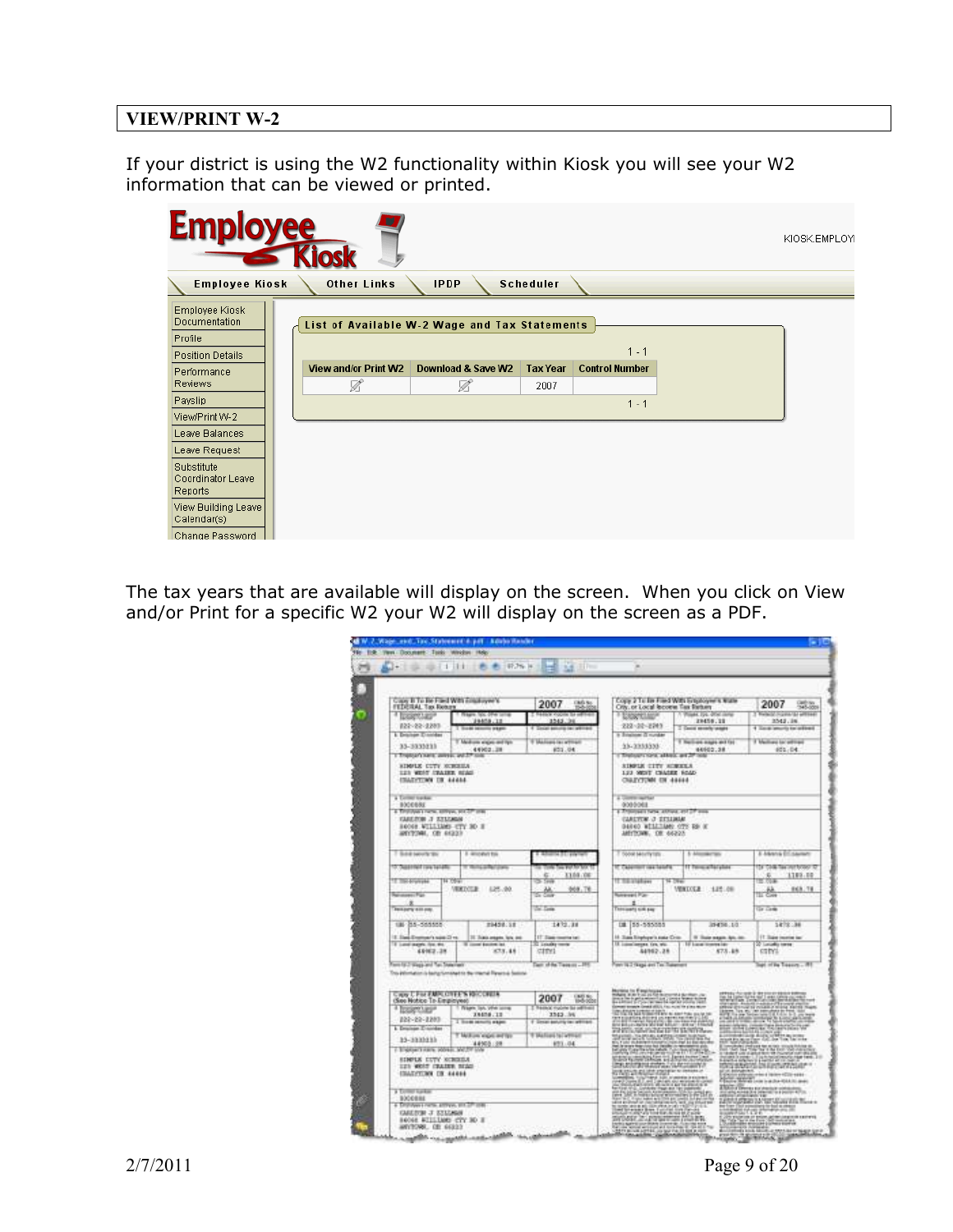## **LEAVE BALANCES**

At this screen the user can see the types of leave they have and a quick balance of each. This balance reflects just the leave requests that have been exported into USPS.

|                       | <b>Monthly</b><br><b>Accrual</b> | <b>Unit</b> | Accum<br><b>Max</b> | <b>Begin</b><br>Bal | <b>Balance</b> |
|-----------------------|----------------------------------|-------------|---------------------|---------------------|----------------|
| <b>Personal Leave</b> | N/A                              | Daily       | 3.00                | 3.00                | 3.00           |
| Sick Leave            | 1.25                             | Daily       | 200.00              | N/A                 | 12.75          |
| Vacation Leave        | 0.00                             | Daily       | 0.00                | N/A                 | 0.00           |

You can also see detailed information of absences and accumulations for available leave types. You can filter the information to only display information based on

Category (Leave Types which could include sick, personal, vacation, etc.), Job Number, Transaction Type (Either Absence or Accumulation), and Start/End Date. Once you have selected how you want the information filtered you must press the Go icon to initiate your filter.

Each column that is underlined gives you the ability to sort the information based on that column. To sort on Activity Date so that the most recent dates are at the top click on the Activity Date.

| All                             | All          | JobNo TransType<br>All      | <b>Start Date</b><br><b>End Date</b>  |       | 殿<br><b>IIII</b>        |
|---------------------------------|--------------|-----------------------------|---------------------------------------|-------|-------------------------|
| <b>Detail Leave Activity</b>    |              |                             |                                       |       |                         |
| <b>Number of Rows Displayed</b> |              | 100                         |                                       |       |                         |
| Category                        | Job<br>No. A | <b>Trans</b><br><b>Type</b> | Length<br><b>Of</b><br><b>Absence</b> | Unit  | <b>Activity</b><br>Date |
| <b>Sick</b>                     | 0            | Accumulation                | 1.25                                  | Daily | 02/01/2004              |
| Sick                            | 0            | Accumulation                | 1.25                                  | Daily | 01/01/2004              |
| <b>Sick</b>                     | $\Omega$     | Accumulation                | 1.25                                  | Daily | 12/01/2003              |
| Sick                            | $\Omega$     | Accumulation                | 1.25                                  | Daily | 11/01/2003              |
| Sick                            | 0            | Accumulation                | 1.25                                  | Daily | 10/01/2003              |
| <b>Sick</b>                     | $\Omega$     | Accumulation                | 1.25                                  | Daily | 09/01/2003              |
| Sick                            | 0            | Accumulation                | 1.25                                  | Daily | 08/01/2003              |
| Personal                        | 0            | Accumulation                | з                                     | Daily | 07/01/2003              |
| <b>Sick</b>                     | $\Omega$     | Accumulation                | 4                                     | Daily | 07/01/2003              |
|                                 |              |                             |                                       |       |                         |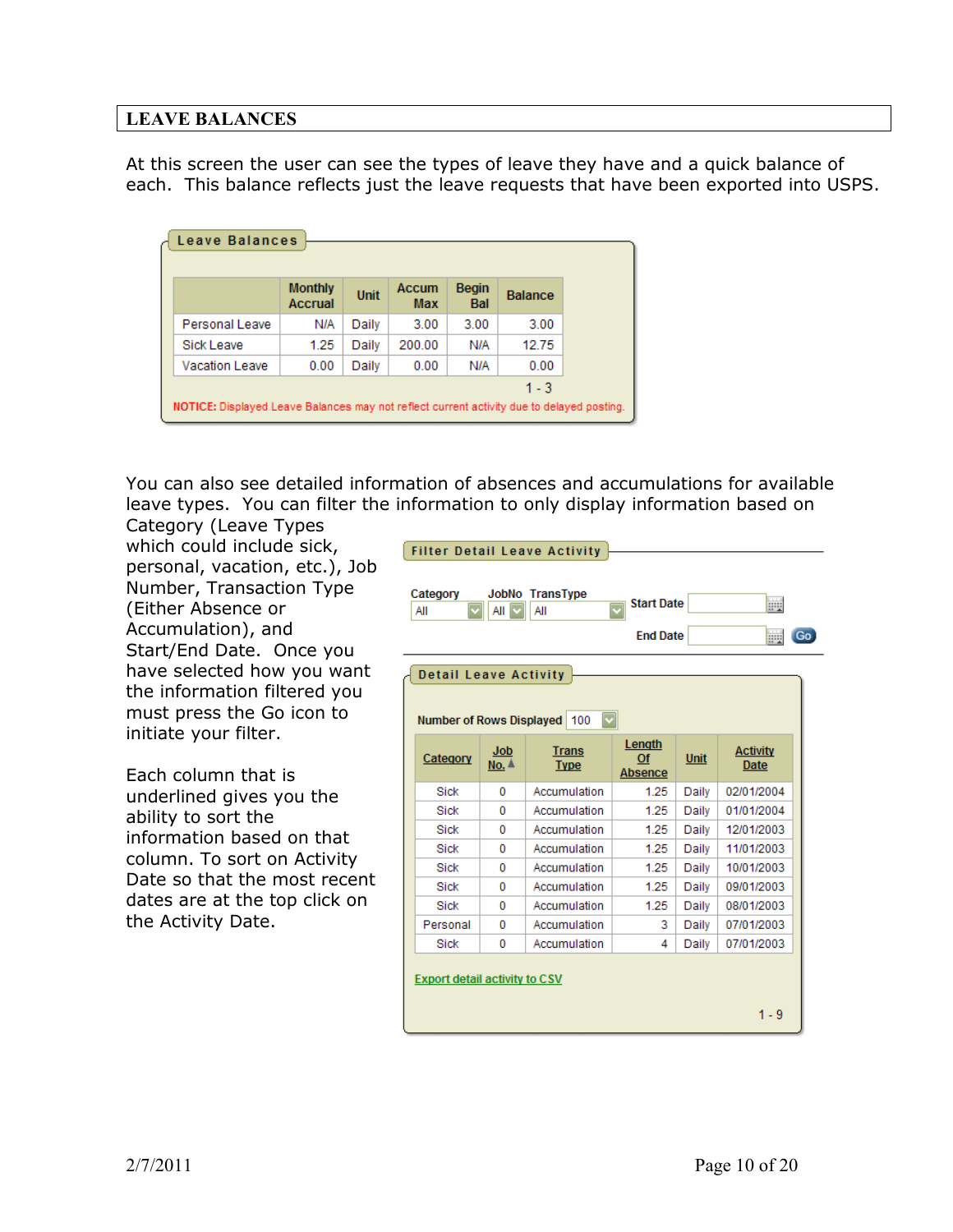## **LEAVE REQUEST**

There are 4 areas under Leave Request:

- □ Create New Request
- □ My Request(s) in Process
- $\Box$  My Processed Request(s)
- $\Box$  Set Leave Starting & Ending Time Preferences

#### Leave Request

**Create New Request** 

My Request(s) in Process

- My Processed Request(s)
- Set Leave Starting & Ending Time Preferences

## **Create New Leave Request**.

- 1. Make sure your job that is eligible for leave is selected.
- 2. Select your leave type. If your district requires an additional reason for a specific leave type (subcategory) another box will display to select additional reasons for the leave request. Once you have selected your leave type a balance of that leave type will display and you will have an icon to click on to see additional leave requests that have been requested but not subtracted from the balance for that leave type.
- 3. You will need to enter a reason for the request. Some districts require a reason for specific



leave types. If your district requires a reason you will receive an error if you leave the field blank.

4. Start and End Date are both required – if you forget the date, you will be prompted to add it upon a submitting your request. You can click on the calendar icon to display a calendar to use to select your date.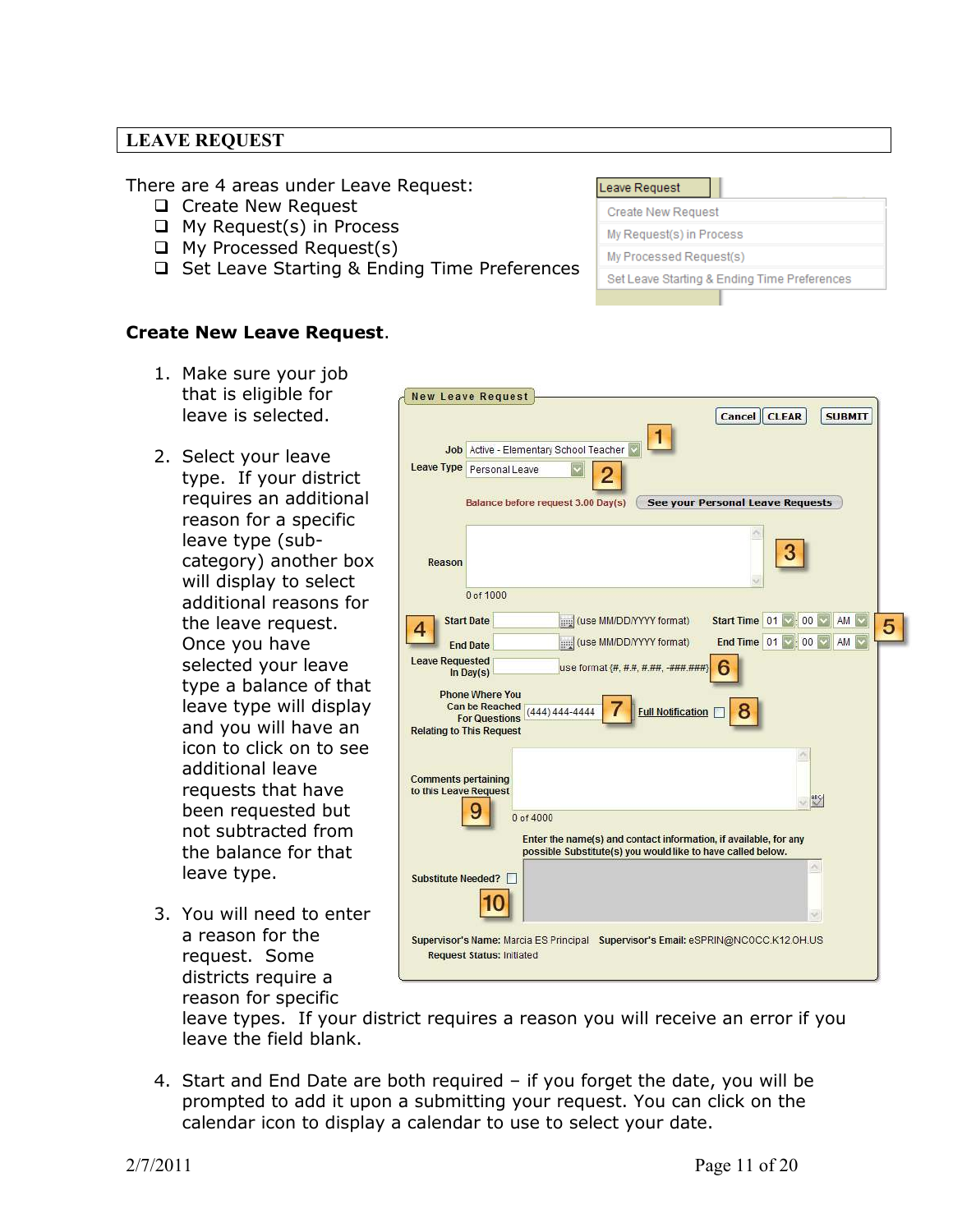5. Start and End Times are both required – if you forget the time, you will be prompted to add it upon submitting your request. This can be set as a preference. See Set Leave Starting & Ending Time Preferences section.

New Leave Request

- 6. Enter amount of time you are requesting off. If your district uses hours you will enter your time in hours. If your district uses days you will enter your request in increments of .25.
- 7. Your phone number will be populated from your Profile information.
- 8. Place a check mark in the box if you want to receive an email every time action is taken on your request. If you do not place a check mark in this box you will receive an email message when the request is initiated and when it has received final approval.

|                                                     | $\cdots$ $\cdots$ $\cdots$ $\cdots$ $\cdots$<br><b>Cancel CLEAR</b><br><b>SUBMIT</b>                                                                         |
|-----------------------------------------------------|--------------------------------------------------------------------------------------------------------------------------------------------------------------|
|                                                     | Job Active - Elementary School Teacher                                                                                                                       |
|                                                     | Leave Type   Personal Leave                                                                                                                                  |
|                                                     | <b>See your Personal Leave Requests</b><br>Balance before request 3.00 Day(s)                                                                                |
| Reason                                              |                                                                                                                                                              |
|                                                     | 0 of 1000                                                                                                                                                    |
|                                                     | <b>Start Date</b><br>and (use MM/DD/YYYY format)<br>Start Time 01<br>AM<br>00<br>5                                                                           |
|                                                     | End Time 01<br>time (use MM/DD/YYYY format)<br>AM<br>00<br><b>End Date</b>                                                                                   |
| <b>Leave Requested</b>                              | use format {#, #.#, #.##, -###.###}<br>In $Day(s)$                                                                                                           |
|                                                     | <b>Phone Where You</b><br><b>Can be Reached</b><br>$(444) 444 - 4444$<br><b>Full Notification</b><br><b>For Questions</b><br><b>Relating to This Request</b> |
|                                                     |                                                                                                                                                              |
| <b>Comments pertaining</b><br>to this Leave Request | <b>ABS</b>                                                                                                                                                   |
|                                                     | 0 of 4000                                                                                                                                                    |
|                                                     | Enter the name(s) and contact information, if available, for any<br>possible Substitute(s) you would like to have called below.                              |
| <b>Substitute Needed?</b>                           | ×.                                                                                                                                                           |
|                                                     | Ŵ.                                                                                                                                                           |
|                                                     | Supervisor's Name: Marcia ES Principal Supervisor's Email: eSPRIN@NCOCC.K12.OH.US<br><b>Request Status: Initiated</b>                                        |

- 9. Enter any comments you want your supervisor to be aware of.
- 10. If you need a substitute you will need to check the box and then the comment box will be available for you to type a comment in. This information will then be displayed to anyone who has access to view your request.

*NOTE: Some districts may have configured Substitute Needed box to already be checked for you when you create a request. If the box is checked to show you need a substitute then you will be able to click in the comment box to type your comment for this request.* 

11.You have the ability to attach a document to your leave request. You may need to attach a doctor's excuse, an agenda or registration form for a meeting. Click on Select File(s) to attach.

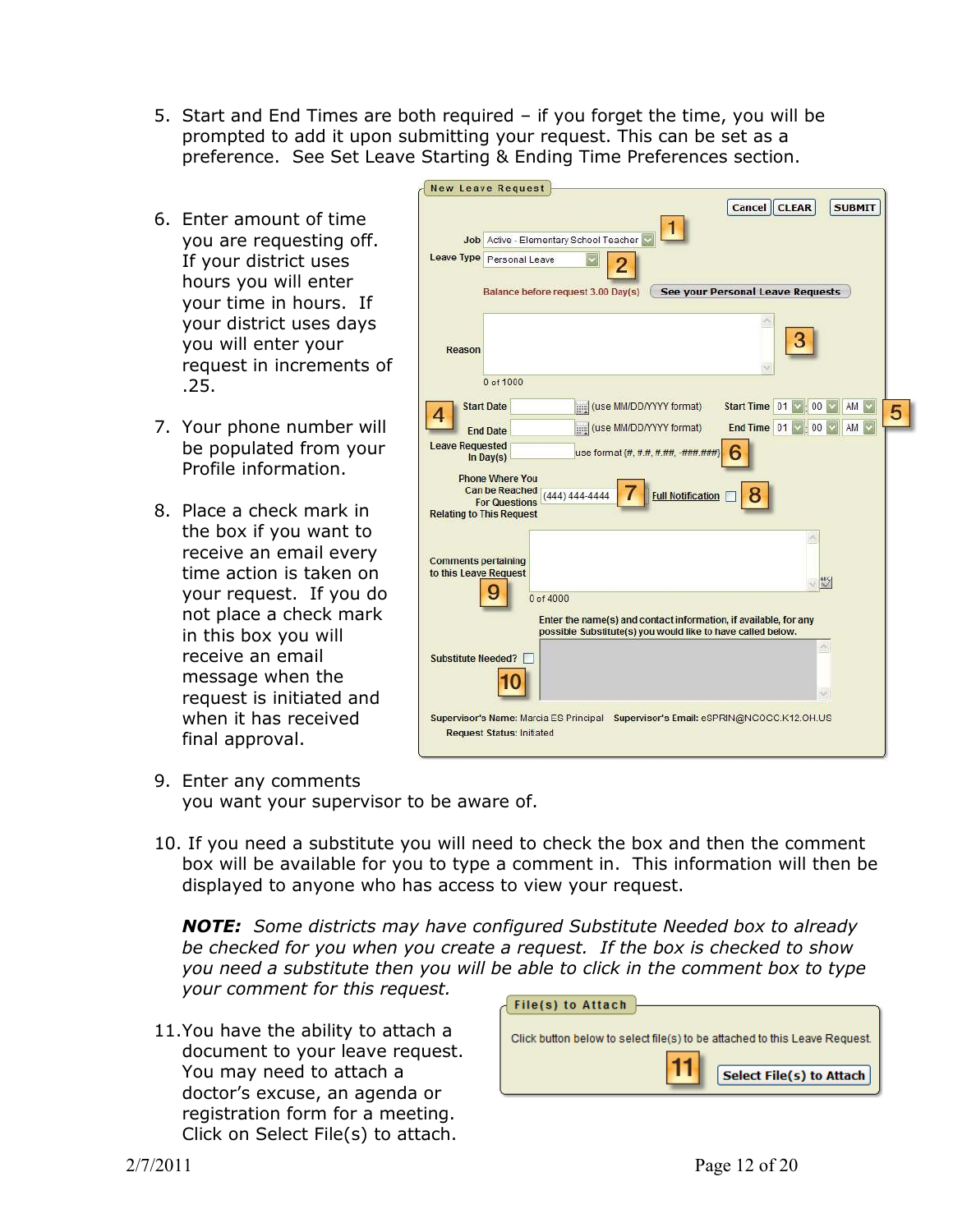- 12. Click browse to find the attachment that is located on your PC.
- 13. Once you have located the file click open.
- 14.Type in a description for your file and click Select File(s).
- 15.When your request has been filled out completely press the submit button.

| Attachment 1: | 12                      | Browse        | <b>Description:</b>            |                          |                   |
|---------------|-------------------------|---------------|--------------------------------|--------------------------|-------------------|
| Attachment 2: |                         | <b>Browne</b> | <b>Description:</b>            |                          |                   |
| Attachment 3: |                         | Browse.       | Description:                   |                          |                   |
| Attachment 4: |                         |               | <b>Description:</b>            |                          |                   |
|               |                         | Browan        |                                |                          |                   |
| Attachment S: |                         | <b>Browse</b> | Description:                   |                          |                   |
|               |                         |               |                                | 14 Select File(s) Cancel |                   |
|               | File Upload             |               |                                |                          | <b>Sep</b>        |
|               |                         |               |                                |                          |                   |
|               | v E Datickop            |               | $x = 6x$                       | Search Datings           | ø                 |
|               | New folder<br>Drawnos - |               |                                |                          | E +<br>а<br>o     |
|               | <b>A SE Favoritas</b>   |               | Name                           | Sze                      | frem type:        |
|               | 图 Desktop               |               | ALCO YAYS IF                   | 12 KB                    | Adelia Acrabat I  |
|               | & Downloads             |               | di olds12.4marcesport          | 1,268,837                | Microsoft Word    |
|               | Recent Places           |               | Approve Cancellation           | 44 KB                    | Microsoft World   |
|               |                         |               | <b>Dinning</b>                 | 12 KB                    | Microsoft Excel 1 |
|               | Libraries               |               | template3                      | 士王田                      | <b>CSV Frisc</b>  |
|               | Cocuments               |               | Modifypeggyelcheit             |                          | TKB CSV File      |
|               | Music.                  |               | MadriveccountResionf           |                          | 3 KB CSV File     |
|               | Pictures                |               | Bistricts to Help with Virtual | 10 KB                    | Microsoft Excel 1 |
|               | <b>Wideos</b>           |               | noutr-curve/51477-3            | <b>注语</b>                | Microsoft Exuit   |
|               | <b>A IN COMMERCIAL</b>  |               | thesuts-survey31477-2<br>EL-   | 17 KB                    | Miowsoft Excel E  |
|               | Flenance                |               |                                | <b>AEFIles</b>           |                   |

If you choose Professional Leave from the drop down menu, another form appears with the needed information for a professional leave.

- 1. You can enter the location of the event.
- 2. If your district requires you to enter the vendor information in the instance when a purchase order needs to be made out to the vendor.
- 3. Enter any information that you want about the request. For example who the purchase order should be made out to for registration or if you are sharing expenses with a co-worker.
- 4. Enter your expenses. Enter the miles of the proposed trip and the tool will calculate the mileage amount to be reimbursed based on the district entered rate.

| Event Location (Address) |                                                                    | Vendor Location (Address) | 21                |
|--------------------------|--------------------------------------------------------------------|---------------------------|-------------------|
| Dh                       | State<br>Zip Code                                                  | Dity                      | Zio Code<br>State |
|                          | Purpose of Leave / Leave Description                               |                           |                   |
|                          |                                                                    |                           |                   |
|                          |                                                                    |                           |                   |
|                          |                                                                    |                           |                   |
|                          |                                                                    |                           | 뻐                 |
|                          |                                                                    |                           |                   |
|                          | 0 of 500                                                           |                           |                   |
|                          | <b>Estimated Costs</b>                                             |                           |                   |
|                          | <b>Registration Fees:</b><br>(e.g. (3,123.34) (1,002) (3456.78))   | D                         |                   |
|                          | Lodging Amount:                                                    | ō                         |                   |
|                          | (e.g. (3.123.34) (1.002) (3456.78)<br><b>Heals Amount</b>          |                           |                   |
|                          | le g. (3,123.34) (1,002) (3456.78))                                | D                         |                   |
|                          | Other Expenses Amount:<br>(e.g. (3,123.34) (1,002) (3456.78))      | D                         |                   |
|                          | Mileage Rate: 0.510 X # of Miles                                   | ā                         |                   |
|                          | le g (1,000) (143) (32) (33)<br><b>Hicage Amount</b>               |                           |                   |
|                          | (e.g. (3, f 23.34) (1,002) (3456.78)<br><b>Total Leave Amount:</b> | ø                         |                   |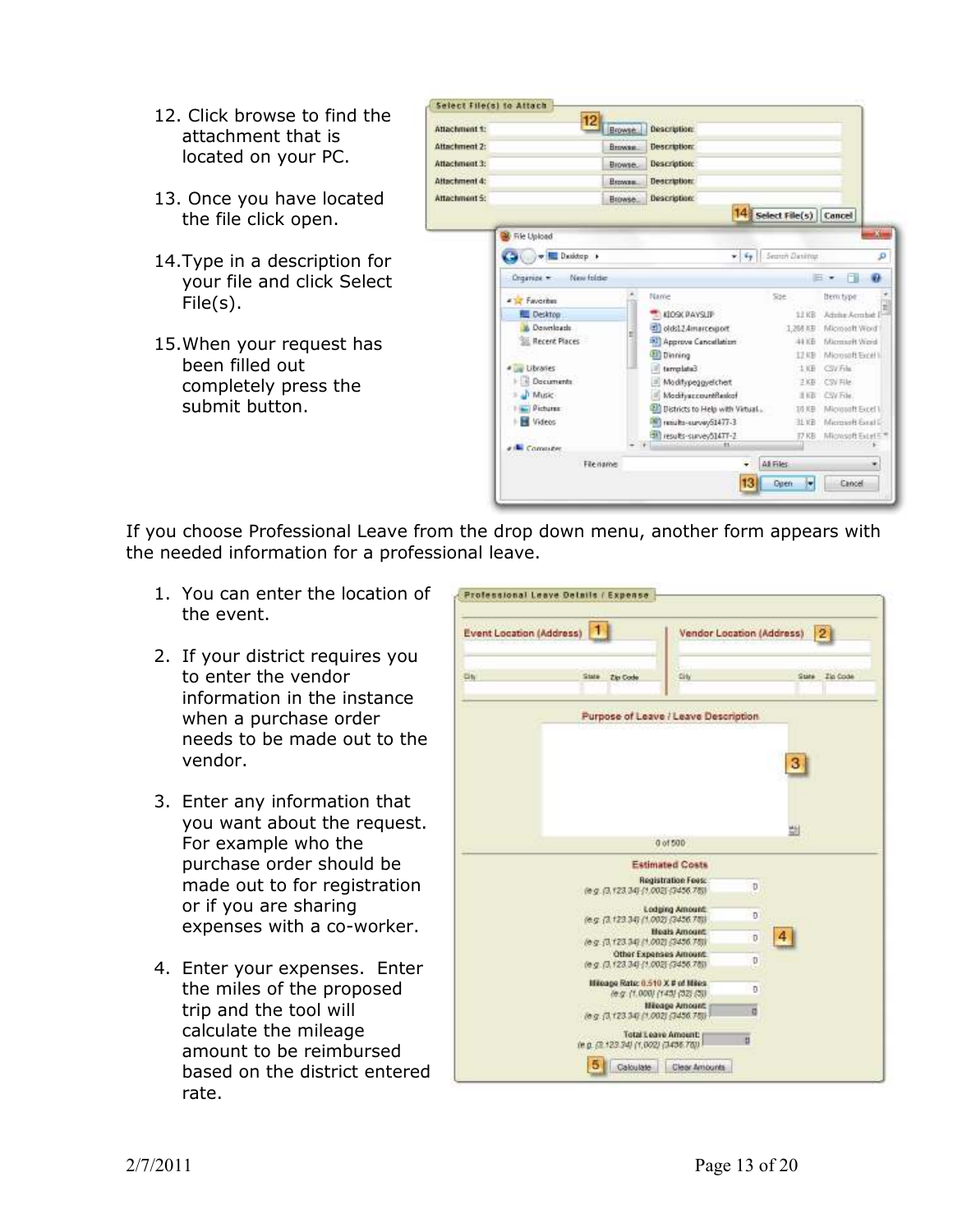- 5. At the bottom of the Professional Leave Form Part, you may click on Calculate to have it total the expenses entered. *(The fields appearing are set by the administrator, and some features can be added, for instance, the fund code could be added.)*
- 6. Once you have submitted the request for professional leave you have the ability to print a Professional Leave Request Form to submit after your leave so you can enter your actual expenses, attach receipts and submit for reimbursement.

|                                                                             | Today's Date: 11/23/2009 |                                     |
|-----------------------------------------------------------------------------|--------------------------|-------------------------------------|
| Name: Emily Es Teacher                                                      |                          | Position: Elementary School Teacher |
|                                                                             |                          |                                     |
| Start Date: November 30, 2009 Time: 09:00 AM                                |                          |                                     |
| Dates/Times:<br>End Date: November 30, 2009 Time: 03:00 AM                  |                          |                                     |
| Total Leave requested: 1 Day(s)                                             |                          |                                     |
| Reason from<br>Leave Request: Meeting                                       |                          |                                     |
|                                                                             |                          |                                     |
| Location of Meeting                                                         |                          |                                     |
| Professional Leave Event: Columbus, OH 43224<br>Purpose of Meeting: Meeting |                          |                                     |
| Vendor Location: ODE                                                        |                          |                                     |
| Columbus, OH 43221                                                          |                          |                                     |
|                                                                             |                          | <b>RXPENSES</b>                     |
|                                                                             | Estimated                | Actual                              |
| 150 miles @0.400 per mile:<br>Travel:                                       | \$60.00                  |                                     |
| Lodging Amount:                                                             | \$0.00                   |                                     |
| Meals Amount:                                                               | \$15.00                  |                                     |
| <b>Registration Fees:</b>                                                   | \$50.00                  |                                     |
| Other Expenses Amount:                                                      | \$10.00                  |                                     |

If you submit a request that will span multiple days you will then be presented a screen to verify the dates and the leave request for each day.

| Leave Request Information |                   |                 |                 |                    |
|---------------------------|-------------------|-----------------|-----------------|--------------------|
| <b>Start Date</b>         | <b>Start Time</b> | <b>End Date</b> | <b>End Time</b> | Total Leave Day(s) |
| 12/07/2009                | 07:30 AM          | 12/11/2009      | 03:00 PM        | 5                  |

Verify Leave Detail Day(s) and Click ACCEPT LEAVE DETAILS button to ADD the request.

| Neek One                     |                              |                               |                                 |                                |                              |                                |
|------------------------------|------------------------------|-------------------------------|---------------------------------|--------------------------------|------------------------------|--------------------------------|
| Sunday.<br>December 06, 2009 | Monday.<br>December 07, 2009 | Tuesday.<br>December 08, 2009 | Wednesday.<br>December 09, 2009 | Thursday.<br>December 10, 2009 | Friday.<br>December 11, 2009 | Saturday.<br>December 12, 2009 |
|                              |                              |                               |                                 |                                |                              | 10                             |

**Accept Leave Details Cancel**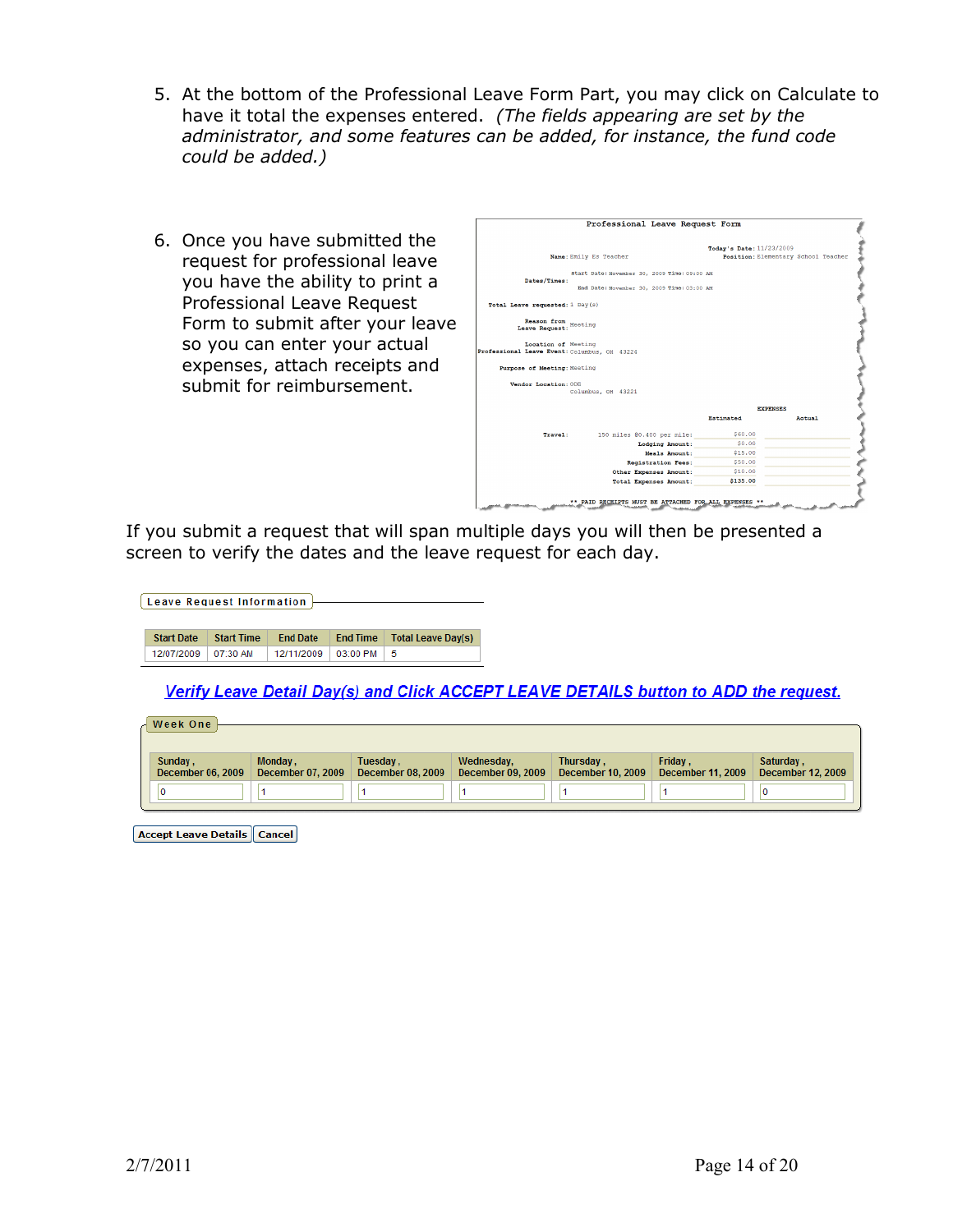## **My Request(s) in Process**

You can quickly see all requests, what their status is, and where they fall in the steps toward approval.

|         | Update | Wew<br>Approval<br>Status. |        | 动<br>Description     | Leave Type<br><b>Heguessed</b> | <b>Status</b>            | Subsition<br><b>Nogderi</b> | <b>Lest Activity Date</b> | <b>Start Date</b>  | End Date            |
|---------|--------|----------------------------|--------|----------------------|--------------------------------|--------------------------|-----------------------------|---------------------------|--------------------|---------------------|
| Details | Update | 国                          | $\sim$ | Elementary Principal | Sick Leave                     | Flow Inflated<br>Level 1 | Yes                         | 02/03/2011 03:38PM        | 01/27/2011 07:00AM | 01/27/2011 04:00 PM |

You can click on the word 'Details' to see the original request.

You will see a non-edit-able view of your original request and can do the following when looking at the details of the request.

- 1. Escalate (this will send a notification to the HR Admin)
- 2. Cancel the Request
- 3. Make Comments
- 4. Add Attachment
- 5. Update Request. As long as the first approver has not taken action on your request you have the ability to click update request and make changes to your request and then click the apply changes button. Once a request has had action taken on the request you will not be able to update it.

|                                                                       |                                                                              |                              |                            | <b>Transaction History</b> |                 |                            |
|-----------------------------------------------------------------------|------------------------------------------------------------------------------|------------------------------|----------------------------|----------------------------|-----------------|----------------------------|
|                                                                       | 1 Escalate to HR Leave Administrator   Cancel Request                        | <b>3 Apply Comments ONLY</b> | $\overline{2}$<br>Marrist  | Action                     | <b>Commerts</b> | Transaction<br><b>Date</b> |
| Status: Finis Initiated                                               | Last Activity, 02/03/2011 03:39 PM                                           |                              | Marcia ES<br>Principal     | Flow Initiated             | ÷               | 02/03/2011<br>03 39PM      |
| <b>Job: Elementary Principal</b>                                      |                                                                              |                              | Marcia ES<br>Principal     | Buitstäute<br>Needed       | ×               | 02/03/2011<br>03.39PM      |
| Leave Type: Sick Leave<br>Current Balance 39.75 Day(s)<br>T11         |                                                                              |                              | <b>Export to .CSV</b>      |                            |                 | $1 - 2$                    |
| <b>Heason</b>                                                         |                                                                              |                              | Number of Rows Displayed 5 | ٠                          |                 |                            |
|                                                                       | Phone: (111) 111-1111<br>Full Notification: N                                |                              |                            |                            |                 |                            |
|                                                                       | 题                                                                            |                              |                            |                            |                 |                            |
|                                                                       |                                                                              | 5<br><b>Update Request</b>   |                            |                            |                 |                            |
| Leave Requested<br>In Day(s): 1.000<br>Comments:<br>File(s) to Attach | Click button below to select file is ) to be attached to this Leave Request. |                              |                            |                            | Î               |                            |

Further to the right you will see the approval process.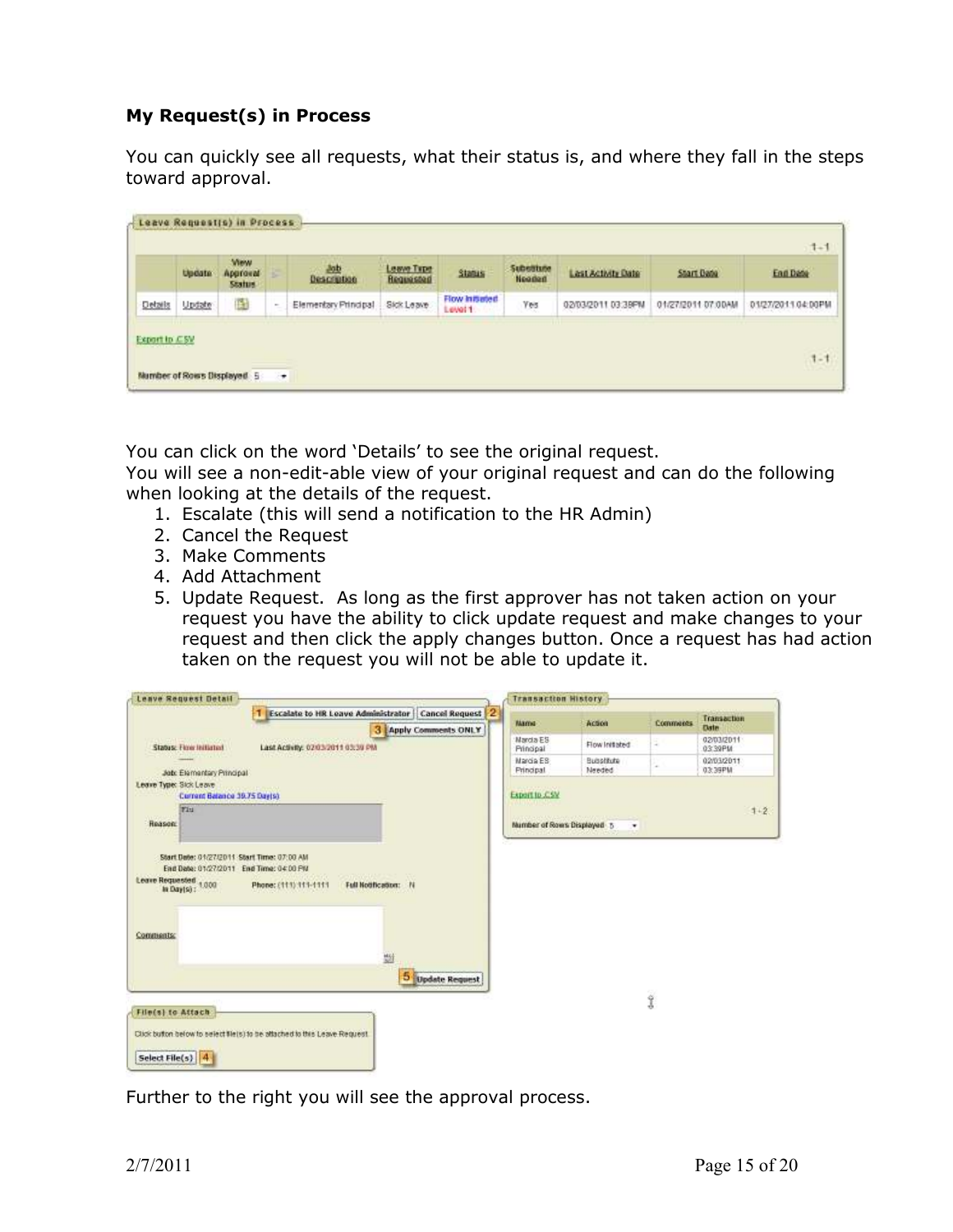When you click on the Update from the My Leave Request(s) in Process screen you have the ability to click update request and make changes to your request and then click the apply changes button. Once a request has had action taken on the request you will not be able to update it.

|         | <b>Update</b>               | Wew<br>Approval<br>Status.                                                  |        | $_{\text{lab}}$<br>Description      | Leave Type<br><b>Requested</b> | <b>Status</b>                         | Subsitione<br><b>Nogderi</b> | <b>Last Activity Date</b> | <b>Start Date</b>  | End Date            |
|---------|-----------------------------|-----------------------------------------------------------------------------|--------|-------------------------------------|--------------------------------|---------------------------------------|------------------------------|---------------------------|--------------------|---------------------|
| Details | Update                      | 围                                                                           | $\sim$ | Elementary Principal                | Sick Leave                     | Flow Inflated<br>Level 1              | Yes                          | 02/03/2011 03:38PM        | 01/27/2011 07:00AM | 01/27/2011 04:00 PM |
|         | Number of Rouss Displayed 5 | <b>Update Leave Request</b>                                                 | ÷      |                                     |                                | Return to Leave Request(s) in Process |                              | Apply Changes             |                    |                     |
|         |                             |                                                                             |        |                                     |                                |                                       |                              |                           |                    |                     |
|         | Leave Type: Bick Leave      | Initiated: 02/03/2011 03:30 PM<br><b>Job: Active - Elementary Principal</b> |        | Balance before request 39.75 Day(a) |                                |                                       |                              |                           |                    |                     |
|         | Flu-<br>Reason              |                                                                             |        |                                     |                                |                                       |                              |                           |                    |                     |
|         |                             | 3 af 1000                                                                   |        |                                     |                                |                                       |                              |                           |                    |                     |

When you click on the **interest** icon from the My Leave Request(s) in Process screen you will see the approval tree and where the request lies in that tree. The tree is set up by the admin.

|                                               | Expand All   Collapse All   Return to Leave Request List                                                 |
|-----------------------------------------------|----------------------------------------------------------------------------------------------------------|
|                                               | Emily E5 Teacher's request for .5 Dayis) of Professional from 04/28/2009 03:00 AM to 04/29/2009 11:00 AM |
|                                               | Heave Approval Automated Work Flow - OH ES Teacher - Professional                                        |
| <b>Diavel 1</b>                               |                                                                                                          |
| DOMES - Principal (OR) APPROVED               |                                                                                                          |
|                                               | E Marcia ES Principal (eSPRIN@NCOCC.K12.OH.US) [Approver]                                                |
| - Status: Approved on 05/21/2009 at 01:09 PH  |                                                                                                          |
|                                               | Samantha ES Secretary (essec@ncocck12.ch.us) (View)                                                      |
| <b>Diamiz</b>                                 |                                                                                                          |
| D OH School - Superintendent (OR) APPROVED    |                                                                                                          |
|                                               | C-Adam K Superintendent (supt@NCOCC.K12.OH.US) (Approver)                                                |
| Status: Approved on 05/25/2009 at 01:12 PM    |                                                                                                          |
| E-Level 3                                     |                                                                                                          |
| C:OH - Assistant Treasurer (CR)               |                                                                                                          |
|                                               | E Mandy Assistant Treasurer (asstheas@NCOCC K12.0H.US) (Approver)                                        |
| - Status: Initiated on 03/19/2009 at 10:19 AM |                                                                                                          |
| <b>Edward 4</b>                               |                                                                                                          |
| DOM - Payroll (OR)                            |                                                                                                          |
|                                               | Grace C Payroll (payroll@NCOCC K12 OH US) (Approver)                                                     |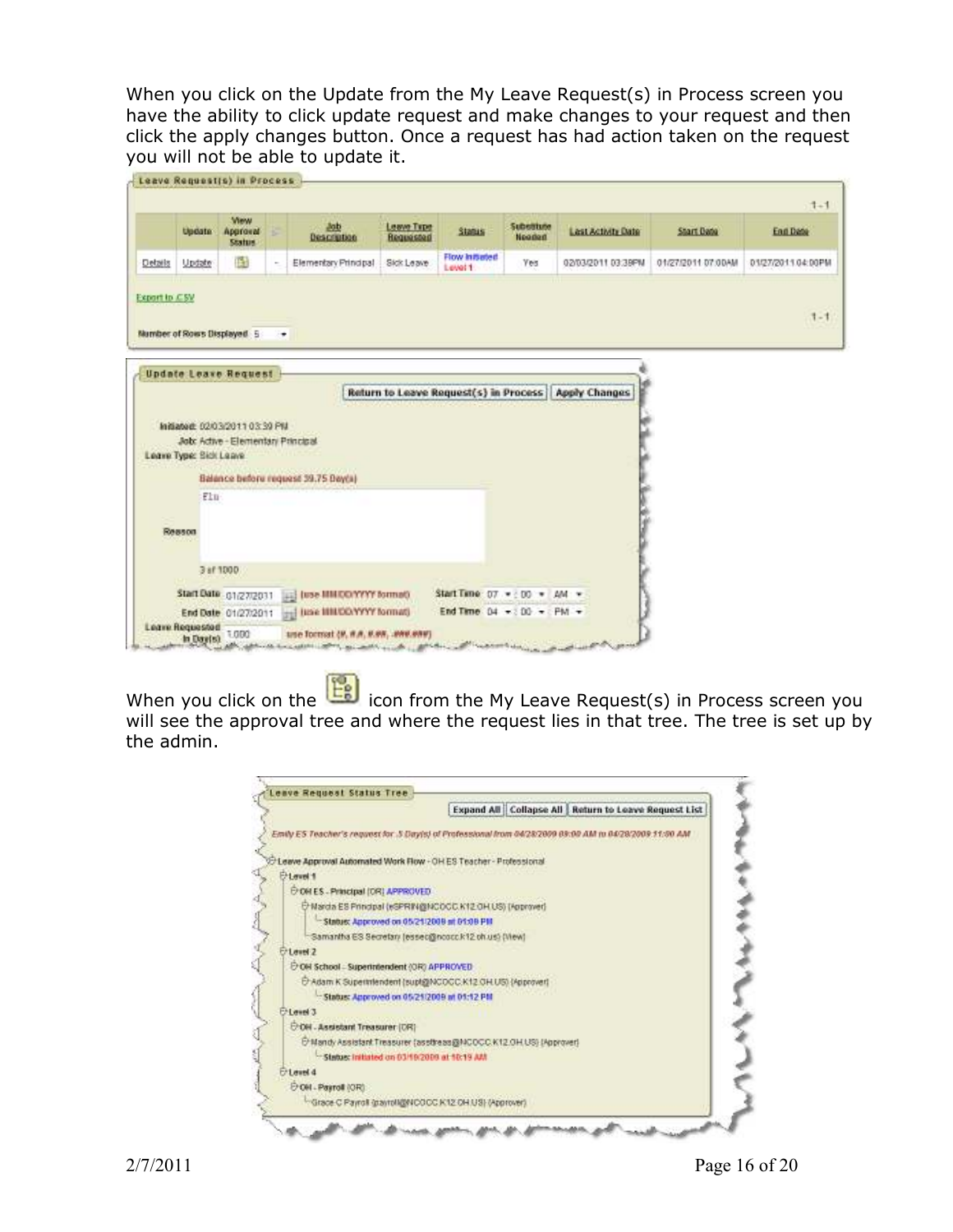## **My Processed Request(s)**

This report reflects those leaves that have been completely processed and are probably in the past. These requests would include those that have been approved and exported to USPS or those requests that have been rejected or cancelled.

- You can filter these requests based on
- Start/End Date
- Leave Type
- Status

Filtering on any of the areas above requires you to click the GO icon to initiate the filter.

| Filter by Date Range |                |                    |                                     |      |
|----------------------|----------------|--------------------|-------------------------------------|------|
| <b>Starting Date</b> |                | <b>Ending Date</b> | 殿                                   |      |
|                      | Leave Type All |                    | $\overline{\phantom{a}}$ Status All | (Go) |

The sections are divided by Approved and Exported Leave Requests and Cancelled and Rejected Leave Requests

In the Approved and Exported Leave Requests section

|          | <b>Wew</b><br>Approval<br>Status. | Job Oascription              | Leave Tape<br><b>Sequested</b> | <b>Status</b> | Substitute.<br>Monded | Last<br><b>Activity Date</b> | <b>Start Date</b>     | End Date               | Tatal<br>Learn     | Create<br>Cancelation |
|----------|-----------------------------------|------------------------------|--------------------------------|---------------|-----------------------|------------------------------|-----------------------|------------------------|--------------------|-----------------------|
| Details  | 围                                 | Elementary School<br>Teacher | Stok Leave                     | Exported      | Yes                   | 08/31/2010<br>03:33PM        | 07/07/2010<br>07:00AM | 07/07/2010<br>03:00 PM | 7.000<br>Houtts't  | ×                     |
| Details  | 围                                 | Elementary School<br>Teacher | Sick Leave                     | Exported      | Yes                   | 08/31/2010<br>03:33PM        | 05/19/2010<br>D7:00AM | 05/19/2010<br>03:00 PM | 8,000<br>Hour(s)   | ×                     |
| Details  | 国                                 | Elementary School<br>Teacher | Compensatory<br>Time.          | Approved      | No                    | 08/13/2010<br>03:31PM        | 08/13/2010<br>03:00PM | 0BY3/2010<br>05/00PM   | 2,000<br>Hour(s)   | ÷.                    |
| Datails: | 酚                                 | Elementary School<br>Teacher | Compensatory<br>Time           | Approved      | No                    | 08/13/2010<br>03.31PM        | 08/23/2010<br>03.00PM | 08/23/2010<br>D6:00PM  | 3.000<br>Houris)   |                       |
| Details  | 国                                 | Elementary School<br>Teacher | Sick Leave                     | Approved      | Scheduled             | 09/21/2010<br>12.4448        | 09/20/2010<br>07:00AM | 09/21/2010<br>03:00PW  | 15,000<br>Hour(s). | ٠                     |

You can click on the word 'Details' to see the original request.

You will see a non-edit-able view of their original request and further to the right you will see the transaction history for this request.

When you click on the  $\frac{128}{160}$  icon from the My Leave Request(s) in Process screen you will see the approval tree and where the request lies in that tree. The tree is set up by the admin.

You will also see a column with the status of leave request. Exported are requests that have been exported into payroll. Approved requests have been through the approval process but have not been exported to payroll.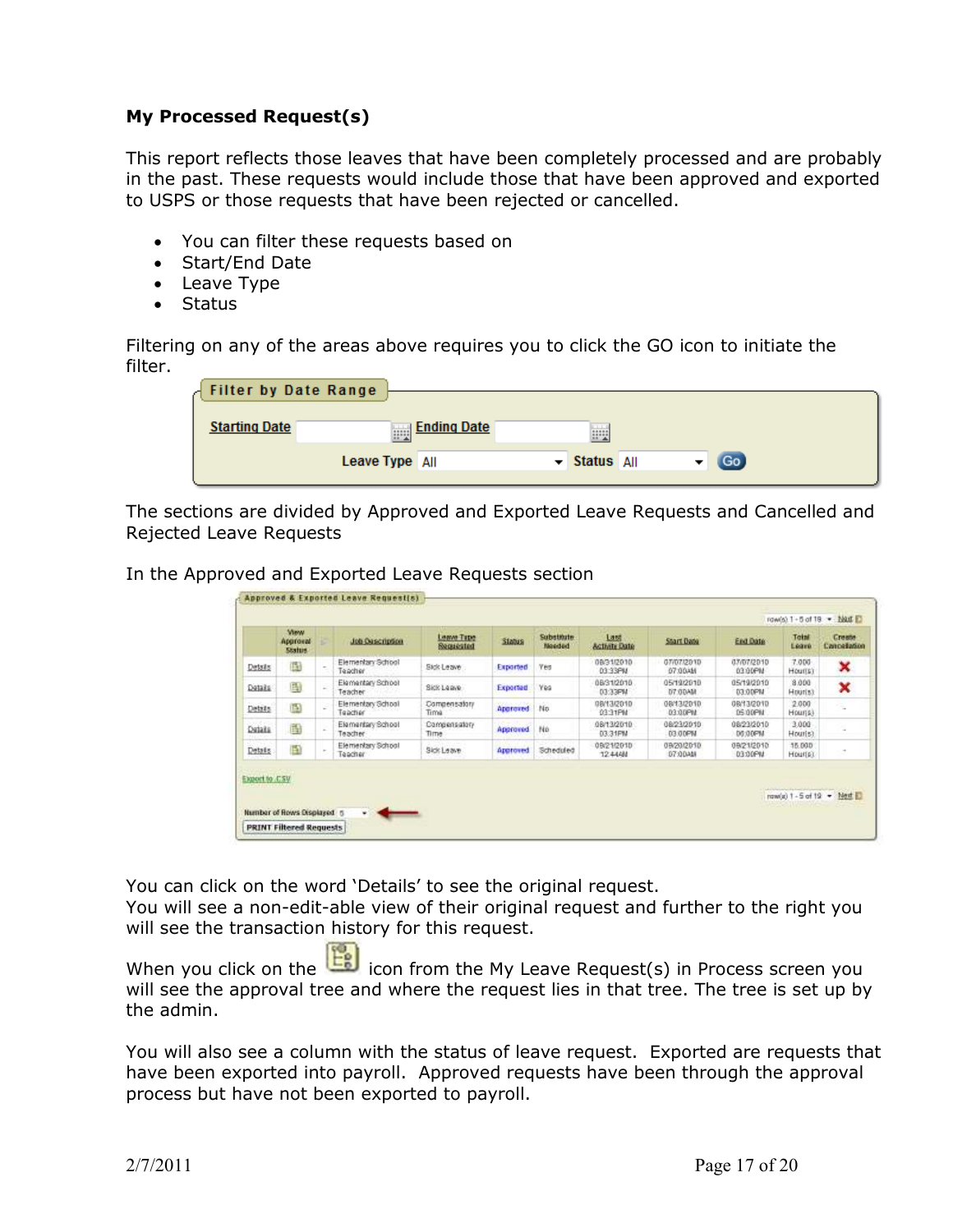If your request has the status of Exported you have the option to cancel the request by clicking on the red X in the Create Cancellation column.

|         |                                  |                              |                                |               |                                           |                              |                             |                        |                  | row(s) 1 - 5 of 19 - heat El |
|---------|----------------------------------|------------------------------|--------------------------------|---------------|-------------------------------------------|------------------------------|-----------------------------|------------------------|------------------|------------------------------|
|         | Wew<br>Approval<br><b>Status</b> | <b>Job Description</b>       | Leave Type<br><b>Bequested</b> | <b>Status</b> | Substitute<br>Meeded                      | Last<br><b>Activity Date</b> | <b>Start Date</b>           | End Date:              | Total<br>Leave   | Create<br>Cancellation       |
| Details | E.                               | Elementary School<br>Teacher | Sick Leave                     | Exported      | Yes                                       | 08/31/2010<br>03:33PM        | 07/07/2010<br>07:00AM       | 07/07/2010<br>03:00 PM | 7,000<br>Hour(s) | ×                            |
| Details |                                  | Elementary School            | <b>Bick Leave</b>              | Exported      | Yea<br>The first painting of the district | 08/31/2010<br>03.3PM @       | 05/19/2010<br>nr government | 05/19/2019<br>03:00PM  | 8.000<br>Honita) |                              |

When you click the red X a leave request will be created and automatically populated with the correct information for the leave cancellation. You can enter comments in the request as to why the request is being cancelled.

Click Submit to create the cancellation request and send it through the approval process.

|                        |                                                                                                                            | Cancel<br>SUBMIT                                                  |
|------------------------|----------------------------------------------------------------------------------------------------------------------------|-------------------------------------------------------------------|
|                        | Job Active - Elementary Behool Teacher                                                                                     |                                                                   |
|                        | Leave Type Sick Leave                                                                                                      |                                                                   |
|                        |                                                                                                                            | Balance before request 12.75 Houris) See your Sick Leave Requests |
| Reason                 | Nepative request to reverse/cancel leave time<br>previously Exported and Posted to USPS. Original<br>Leave Request#1211023 |                                                                   |
|                        | 116 et 1000                                                                                                                |                                                                   |
|                        | Start Date 07/07/2010 Start Time: 07:00 AM                                                                                 |                                                                   |
|                        | End Date 07/07/2010 End Time 03:00 PM                                                                                      |                                                                   |
| <b>Leave Requested</b> | $.000 - 4.0$<br>In Hourist                                                                                                 |                                                                   |
|                        | Phone Where You                                                                                                            |                                                                   |
|                        | Can be Reached<br>0440-444-4444<br>For Questions<br>Relating to This Request                                               | Full Notification: [11]                                           |
|                        |                                                                                                                            |                                                                   |
|                        | Comments pertaining<br>to this Leave Request                                                                               |                                                                   |
|                        |                                                                                                                            | 悶                                                                 |
|                        | 0.14000                                                                                                                    |                                                                   |
|                        | Supervisor's Name: Marcia ES Principal Supervisor's Email: espringincocc k12 oh us<br>Request Status: Initiated            |                                                                   |

You may choose how many rows to view by clicking on the drop down arrow next to Number of Rows Displayed.

|                 | <b>Ulwar</b><br><b>ADDITIONAL</b><br>Status | s | Job Description              | <b>Leave Type</b><br>Reguested | <b>Status</b> |
|-----------------|---------------------------------------------|---|------------------------------|--------------------------------|---------------|
| <b>Cietatts</b> | 亩                                           | ÷ | Elementary School<br>Teacher | Sick Leave                     | Exported      |
| <b>Datails</b>  | 酯                                           |   | Elementary School<br>Teacher | <b>Sick Leave</b>              | Exported      |
| Details.        | E)                                          |   | Elementary School<br>Teacher | Competisatory.<br>Time         | Approved      |
| Details.        | 睛                                           | ŧ | Elementary School<br>Teacher | Compensatory<br>Time:          | Approved      |
| Details         | m                                           |   | Elementary School<br>Teacher | Sick Leave                     | Approved      |
| Export to .CSV  |                                             |   |                              |                                |               |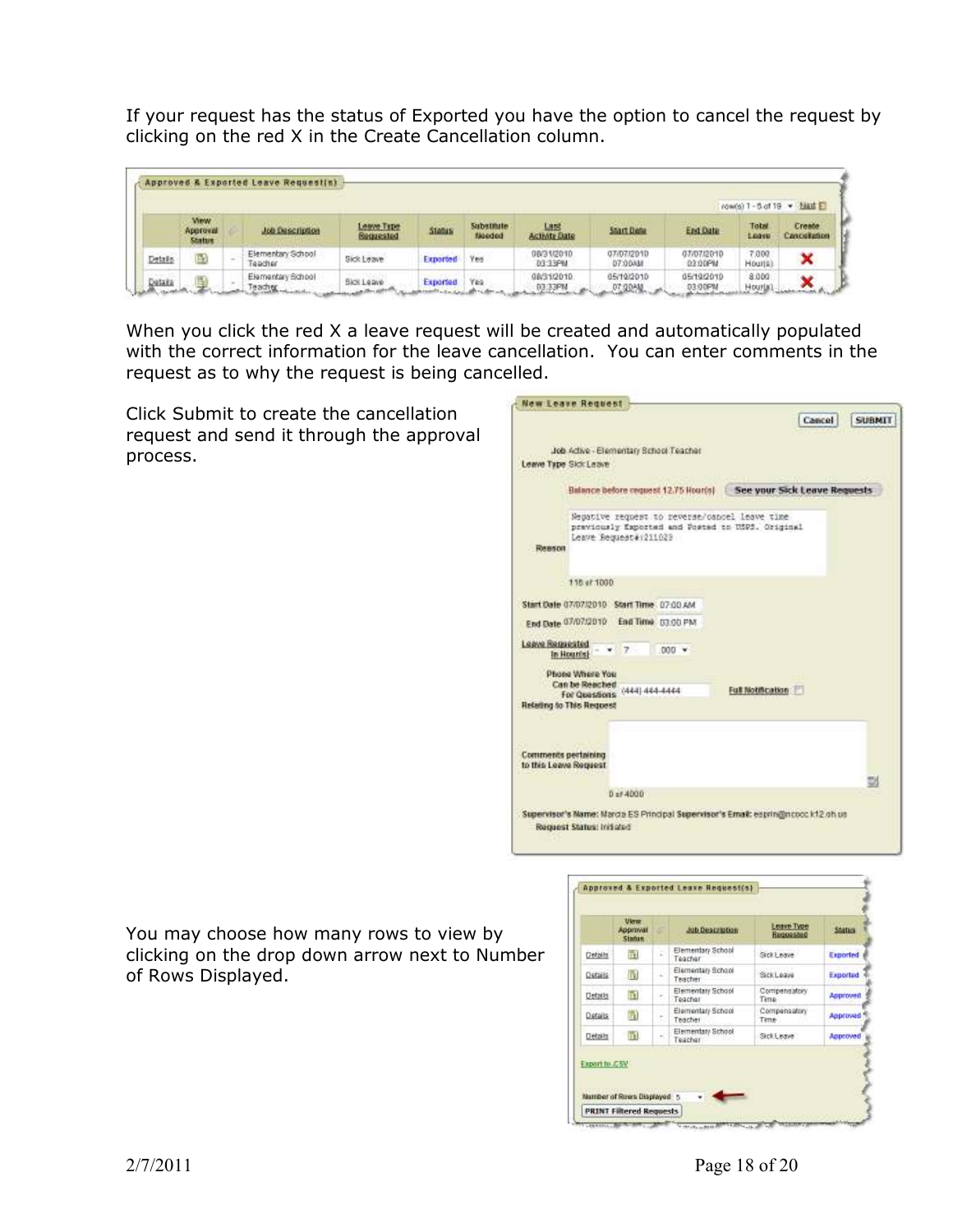## **Set Leave Starting & Ending Time Preference**

You can enter a starting and ending time preference so that when you go to create a leave request the starting and ending time that you have set as a preference will be automatically entered into the leave request when creating a new request.

| Set Default "Start Time" and "End Time" for Leave Requests  |
|-------------------------------------------------------------|
| Select Starting Time 01 v 00 v<br>  AM                      |
| $\parallel$ am $\parallel$                                  |
|                                                             |
| <b>Set DEFAULT Starting &amp; Ending Time Preferences</b>   |
| <b>Clear DEFAULT Starting &amp; Ending Time Preferences</b> |
|                                                             |

- 1. Enter a starting time
- 2. Enter a ending time
- 3. Click Set Default Starting & Ending Time Preferences

#### **CHANGE PASSWORD**

| This feature will allow<br>you to change your | <b>Old Password</b>          |                                     | الباران سيري الصرير المستقل المستقلة المستقلة المستقلة المتعارض المستويات المستقلة المستقلة المستويات المستقل المستويات والمواصل المرادي |
|-----------------------------------------------|------------------------------|-------------------------------------|------------------------------------------------------------------------------------------------------------------------------------------|
|                                               | New Password                 |                                     | (must be at least 8 characters)                                                                                                          |
| password once you are                         | <b>Re-Enter New Password</b> |                                     | Cancel<br>Change Password                                                                                                                |
| logged into Kiosk.                            |                              | Please enter old and new passwords. |                                                                                                                                          |
| You must enter your old                       |                              |                                     | <u> San James John as para tantantan as as as consideras as associations as and containing as as as a second company of the second</u>   |

password and then type the new one twice before clicking on 'Change Password'.

Your password must be 8 characters in length.

Your district has the ability to configure that your password change in a certain number days. Your district may also require you to use at least one capital letter, number or special character when creating your password. They will let you know of those requirements.